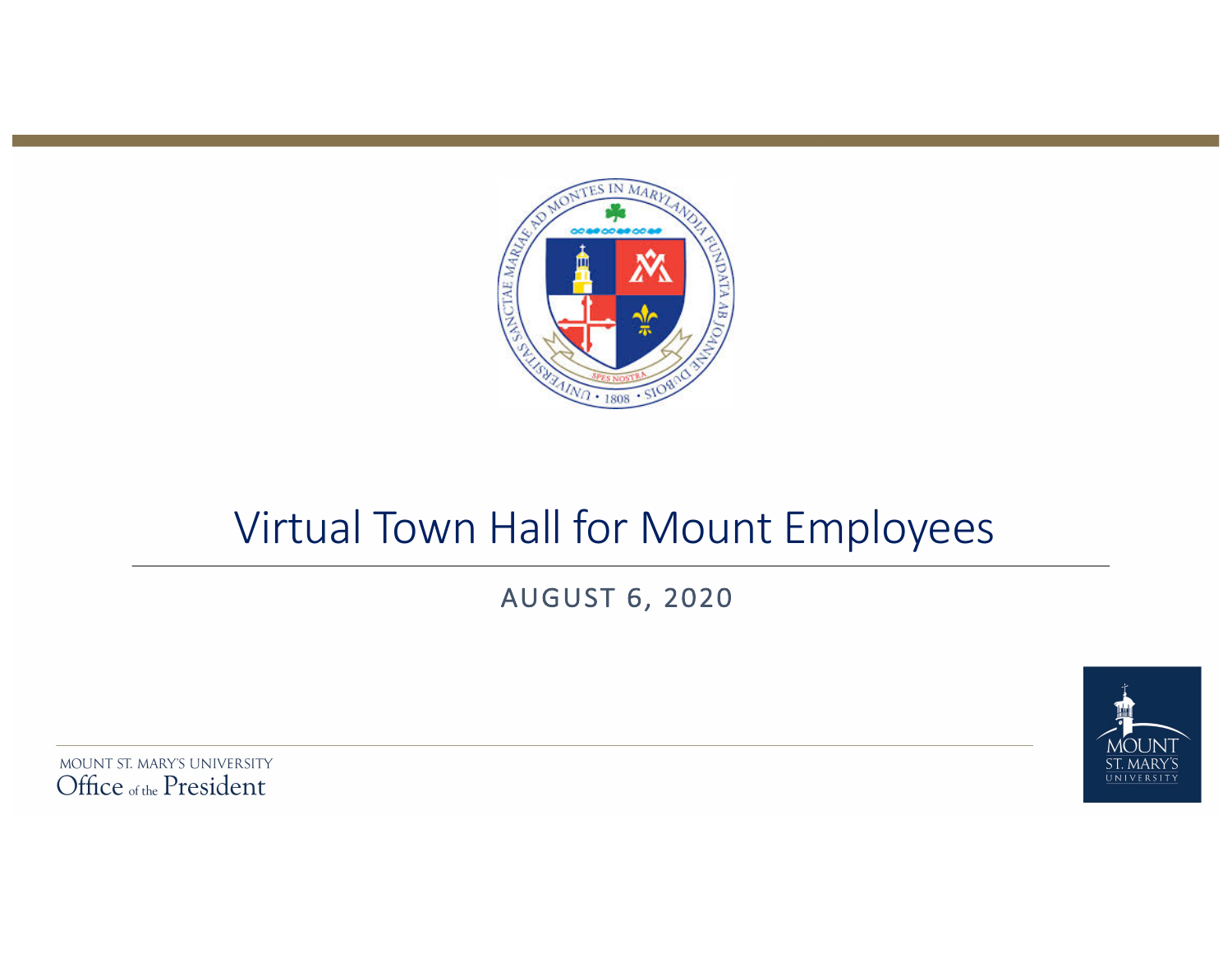# **Key Topics**

- **Overview of Current Operations**
- **Finances and Physical Plant**
- ■**Fnrollment**
- **•University Efforts for Diversity, Equity and Inclusion**
- §Maryland Status for COVID-19
- **Fall Semester Planning:** oMount Safe Initiative o Return to Campus Plans for Employees & Students o Highlights of Changes in Key Areas

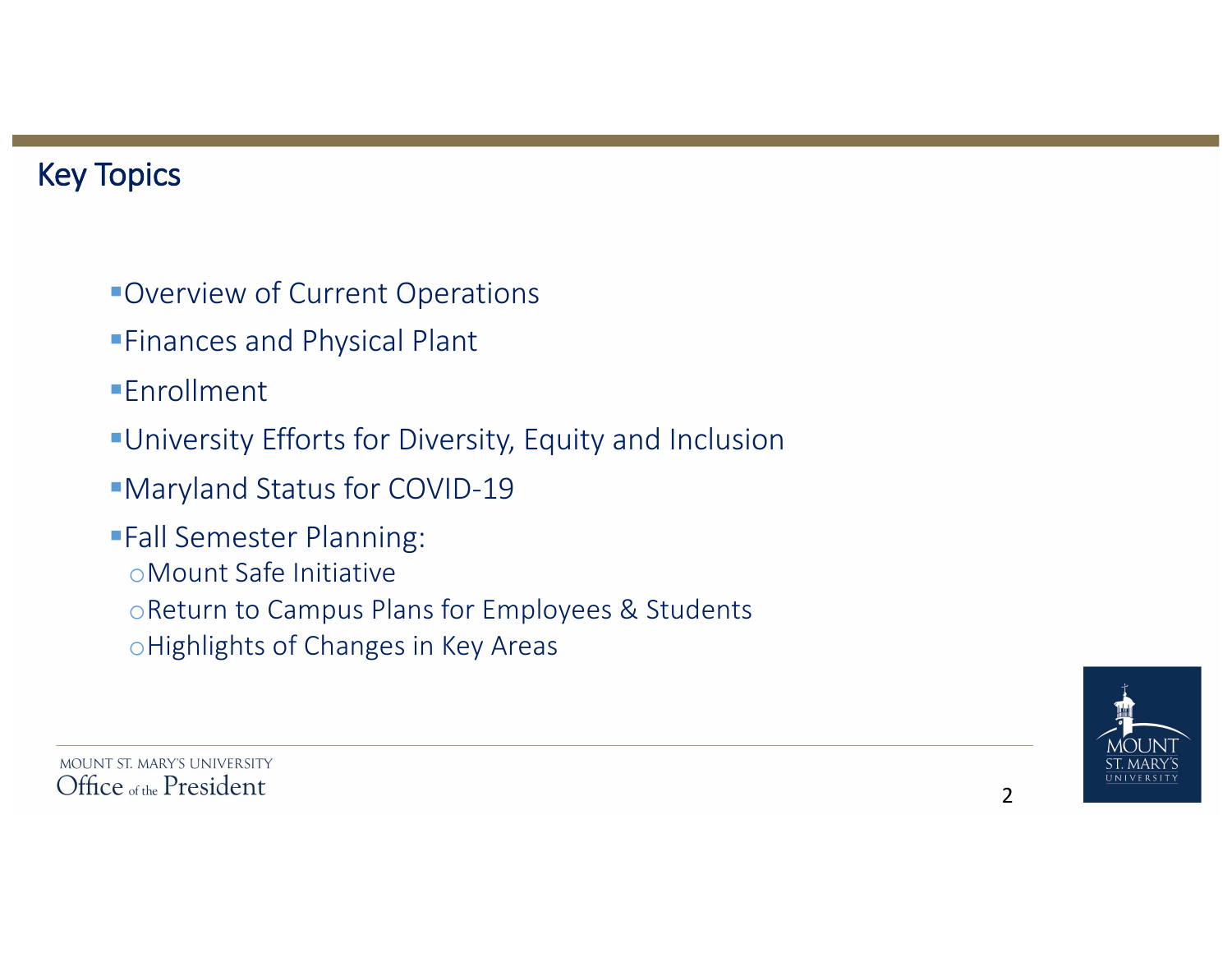### **Select Current Operations**

- Orientation: We ran 10 days of small-scale new student orientations with two sessions per day. Total number of new students who attended was close to 600.
- $\blacksquare$  On campus admissions visits for small groups ( $\sim$ 10 people) ongoing in the PAC and outdoors, in addition to virtual recruiting programs.
- **Commencements:** We held four small-scale commencement ceremonies between July  $29 - Aug\ 5.$
- Mount 101 Bridge Program is ongoing for 35 freshmen
- Jenzabar One (J1) system: bringing the updated student and academic management IT system online now (18-month effort). I understand there are some challenges but we will continue to work to resolve them.
- Faculty are completing training for new classroom technology.
- Seminary is deep into developing their new Strategic Plan with the Center for Catholic School Excellence and our School of Education leaders.



MOUNT ST. MARY'S UNIVERSITY 3 Office of the President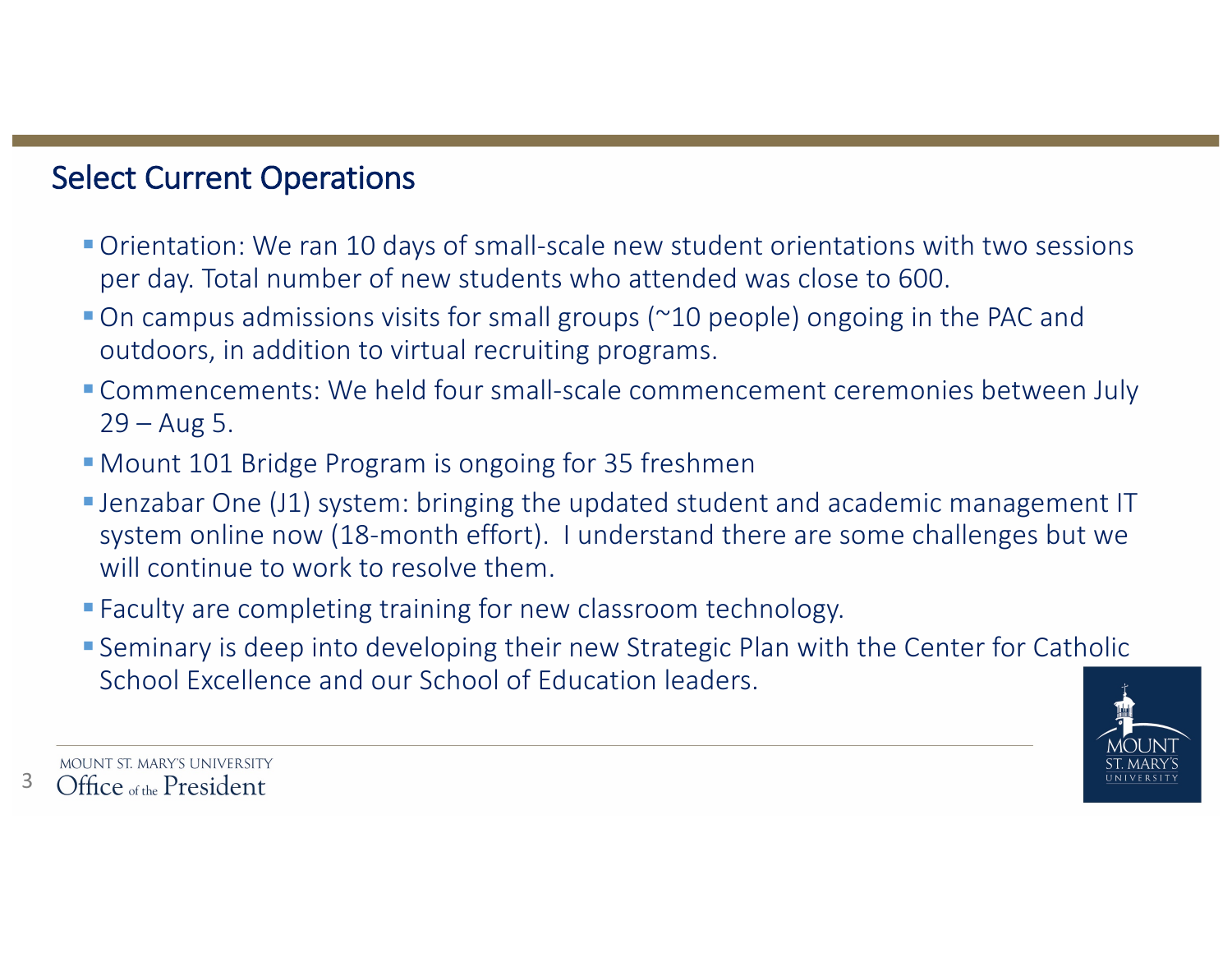#### Finances

#### **FY 20 closeout and FY21 budget:**

- o Ended FY20 on June 30 a bit better than expected after losses due to the pandemic, such as return of room & board and loss of outside group revenue. Reduced spending on operations and supplies, along with the temporary compensation reductions helped a lot. Thanks for being careful in spending and to those impacted by the compensation reductions.
- $\circ$  Still working the FY21 budget due to uncertainties in incoming tuition revenue as families are needing more financial aid and enrollment numbers are still firming up. Please remain patient and plan to start the year being conservative in spending. We restored compensation levels on July 1.

#### ■COVID-19 Mitigation Costs:

- o Considerable spending for technology, PPE, dining alterations, testing and physical distancing enhancements.
- o Current cost is approaching \$2M; we are using some *Forward!* Campaign funding, Aramark is funding much of the dining changes and we are seeking some outside grant funding from FEMA and others to offset some expenses.

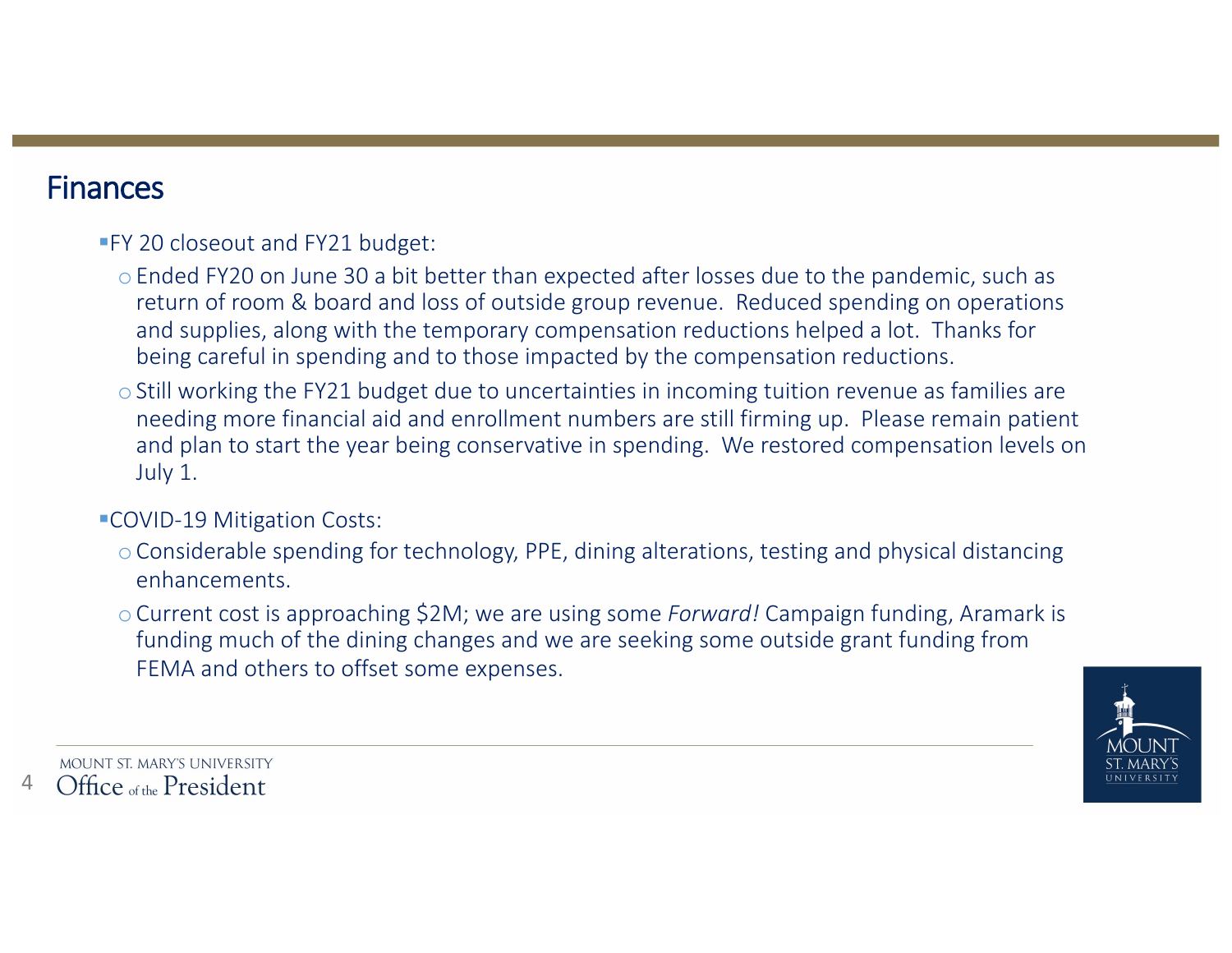# **Physical Plant**

- o Building a four-season pavilion behind Delaplaine Fine Arts Center to expand dining and provide another activity gathering space for the future; expect completion end of Sept.
- o Placing a Digital Sign at our main entrance by public safety for visitor information. Did some minor renovation to the Public Safety building.
- o Starting construction of the Rooney tennis courts by Waldron Stadium with *Forward!* funding.
- o Installing ADA access to Purcell Hall and outfitting it for eSports Team.
- $\circ$ Borders Learning Center saw the shift of the art studio to the Annex with the vacated space remodeled for additional offices, and work space for Learning Services.
- $\circ$  All residence hall rooms in Pangborn, Sheridan and 4<sup>th</sup> floor of Bradley now have A/C.
- Received MICUA endorsement to compete for a \$2M state capital grant in FY22 to expand COAD Science building by ~10K square feet. We already have the \$2.1M match for the project from *Forward!*

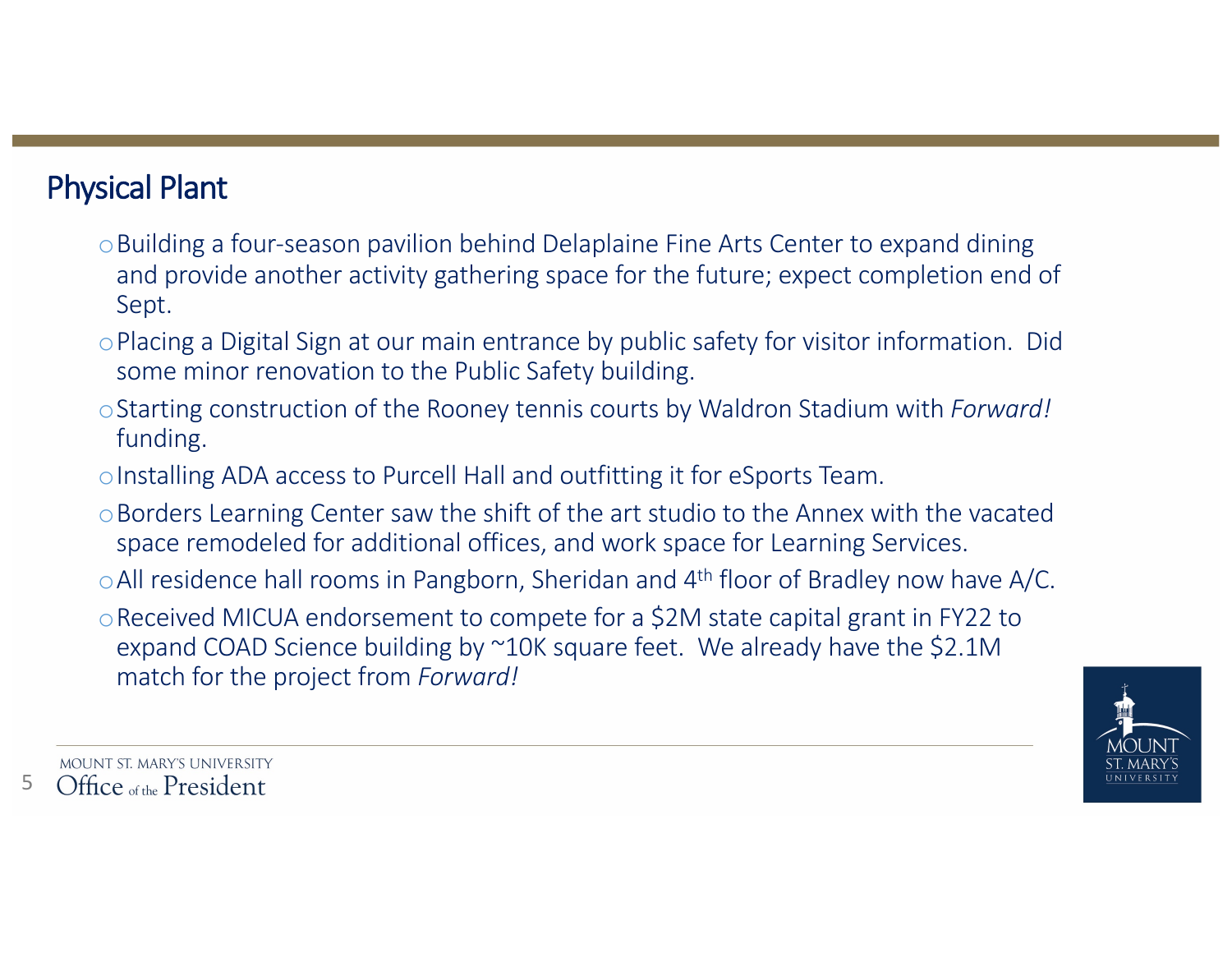# **Total Enrollment**

|                                                       | 9/15/16              | 9/15/17                                     | 9/14/18               | 9/13/19                   | 9/11/20<br>(projected)                           |
|-------------------------------------------------------|----------------------|---------------------------------------------|-----------------------|---------------------------|--------------------------------------------------|
| <b>Total Graduate +</b><br><b>Undergraduate (FTE)</b> | 2,012                | 2,131                                       | 2,209                 | 2,166                     | 2,265                                            |
| <b>FT Total</b><br>Undergraduate                      | 1,566                | 1,648                                       | 1,693                 | 1,702                     | 1,890<br>(includes ~190 remote)                  |
| <b>Freshman Enrollment</b>                            | 417                  | 524                                         | 548                   | 513<br>$+8$ H.S.          | 638<br>$+11$ H.S.                                |
| 1 <sup>st</sup> Yr. Retention                         | 75%                  | 76%                                         | 74%                   | 79%                       | <b>Currently 83%</b><br>(a few weeks to go)      |
| <b>Frederick Credit</b><br><b>Hours</b>               | 9,510<br><b>FY17</b> | 9,688<br><b>FY18</b>                        | 10,130<br><b>FY19</b> | 9,906<br>FY20 (projected) | 9,528<br>FY21 (Projected)                        |
| <b>Seminary</b>                                       | 115                  | 145                                         | 155                   | 152                       | 160                                              |
| <b>Freshman Academic</b><br><b>Quality</b>            | <b>SAT 1059</b>      | SAT 1084^<br>^New SAT introduced in 2016-17 | <b>SAT 1104</b>       | GPA 3.48                  | GPA 3.51*<br>*Switched to test-optional for Fall |

# MOUNT ST. MARY'S UNIVERSITY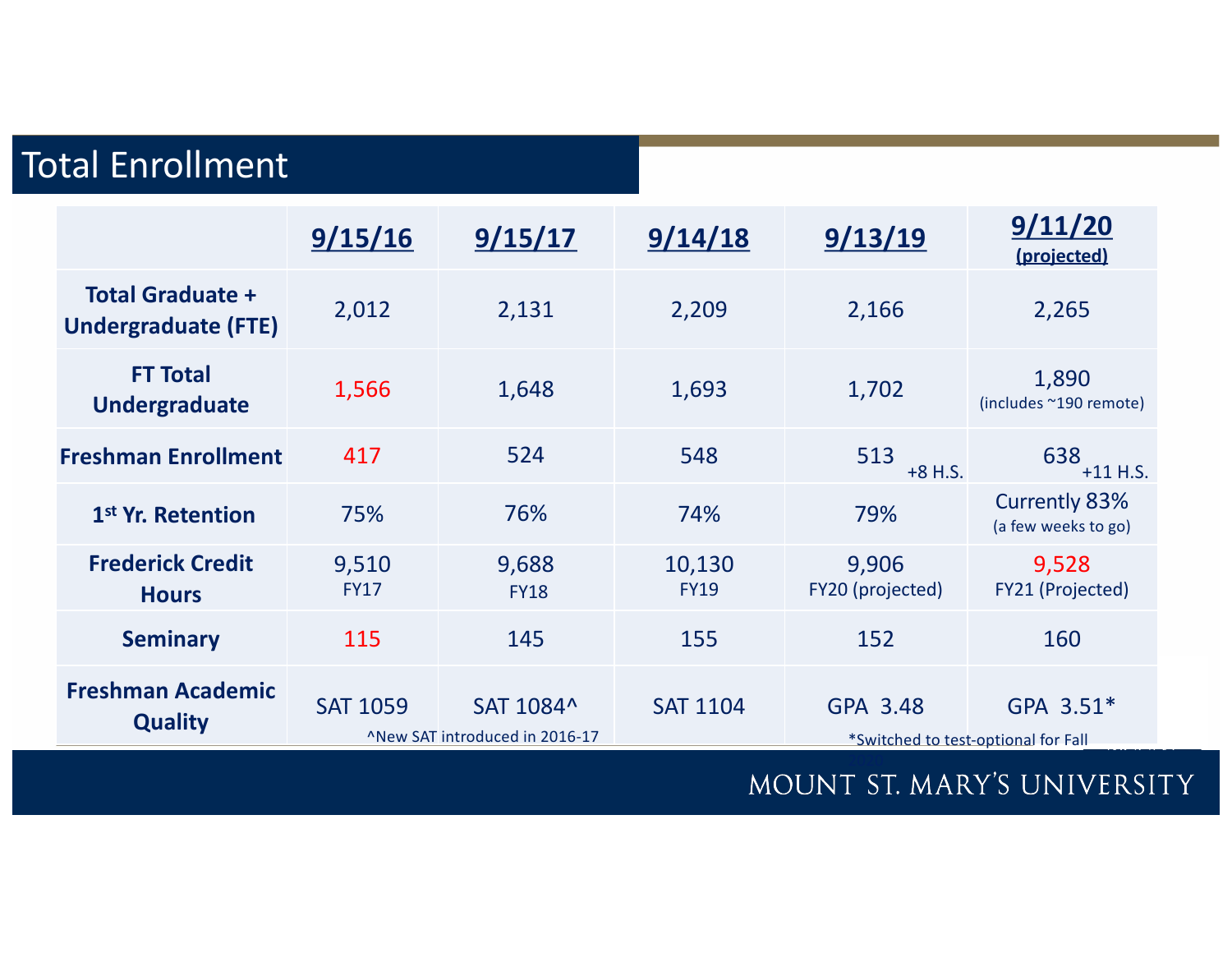# University Task Force for Diversity, Equity & Inclusion Efforts

As a continued effort from February after the Pangborn incident, and the rightful renewed calls to address the centuries of racial injustices in our country sparked by the death of George Floyd, we are creating a university task force to engage in a holistic review and discussion of means we can undertake to address racism that some in our campus community face both on campus and in our surrounding communities.

Our campus will be a challenging environment in many ways this year:

- Students are energized to speak up, seek out injustice, and demand change.
- This fall we will be in the throes of what will likely be a very contentious and divisive national election.
- We need to be prepared to meet students where they are and help them process their experiences.

We need a whole of Mount effort to lean into this, so I am creating a Task Force consisting of faculty and staff from across the campus led by Dr. Paula Whetsel-Ribeau, Dr. Michael Driscoll and Dr. Layton Field.



MOUNT ST. MARY'S UNIVERSITY Office of the President

7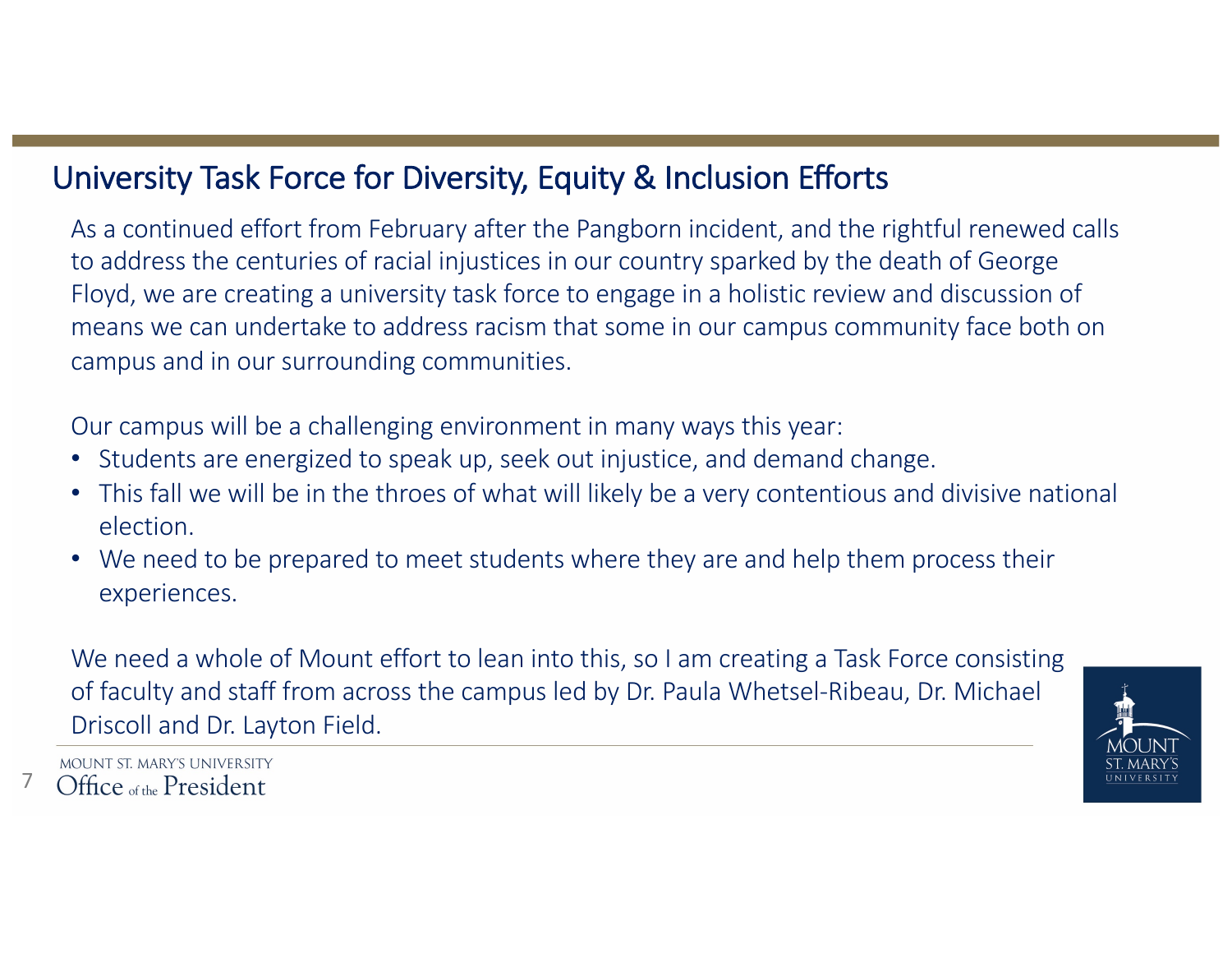# University Task Force for Diversity, Equity & Inclusion Efforts

Guiding principles:

- We will acknowledge and accept that some students and employees face forms of racism at the Mount and in the surrounding communities.
- We will be guided by Catholic Social Teaching principles in our efforts emphasizing the inherent and God-given dignity of each person as a child of God deserving of respect.
- We will listen and dialogue with each other demonstrating empathy and compassion as we seek to learn from the experiences of people of color.
- We will develop tangible and timely recommendations to improve the experience of people of color at the Mount so that all our students are provided the opportunity to truly develop their path to leading a life of significance in service to God and others.

#### Working Groups:

- 
- 
- 
- 
- Interacting with our surrounding communities Analysis of data
- Self-development, and training, education and awareness Prevention of and Responding to Incidents of Racism on campus
- Campus climate  $\blacksquare$  Campus climate
- Dealing with Trauma and healing from racism exactor and the Providing a more inclusive perspective of the human condition in our curriculum
- Institutional Racism and Diversity of our Workforce
	-



MOUNT ST. MARY'S UNIVERSITY Office of the President

8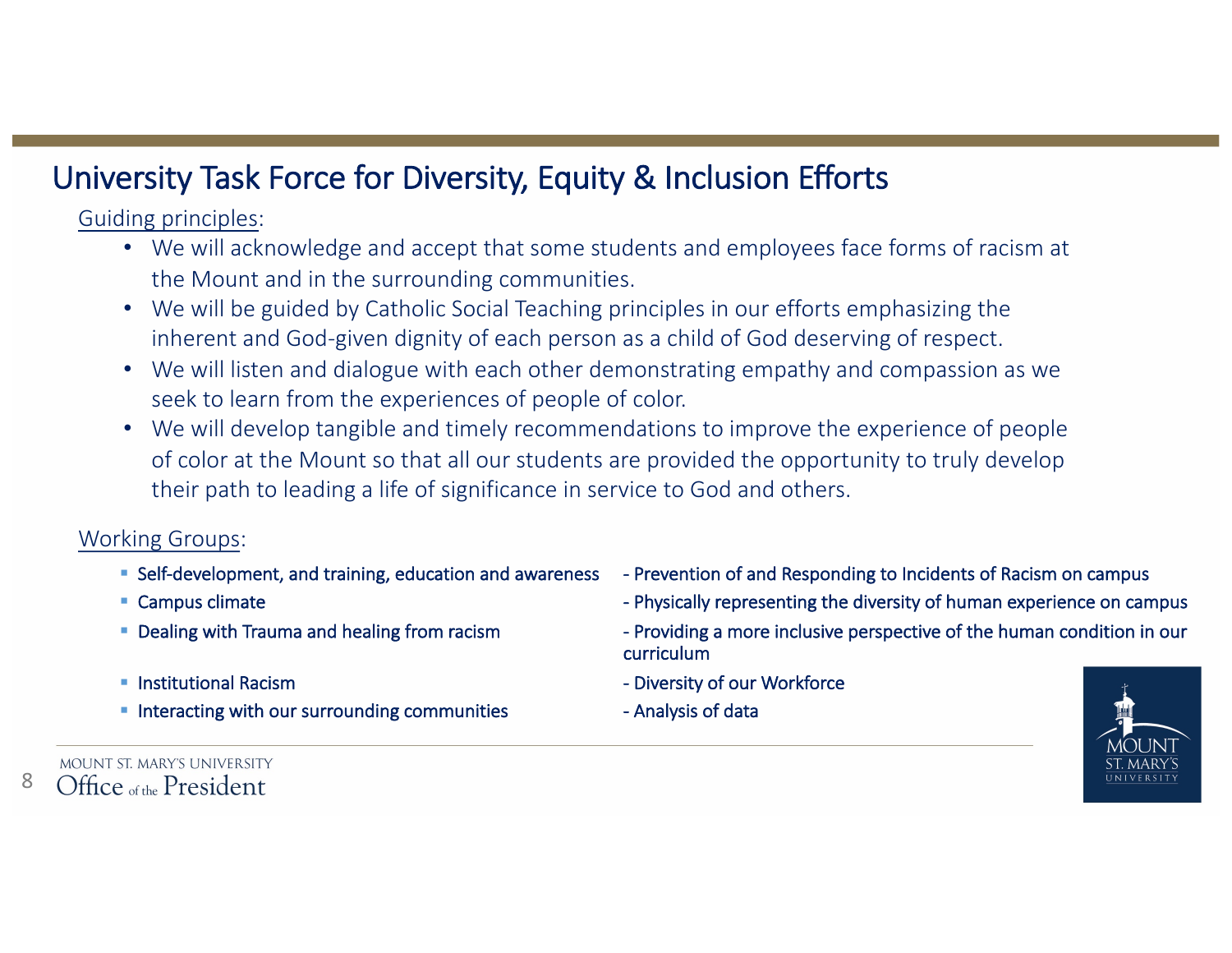#### Current COVID Status - Maryland is Relatively Safe



Office of the President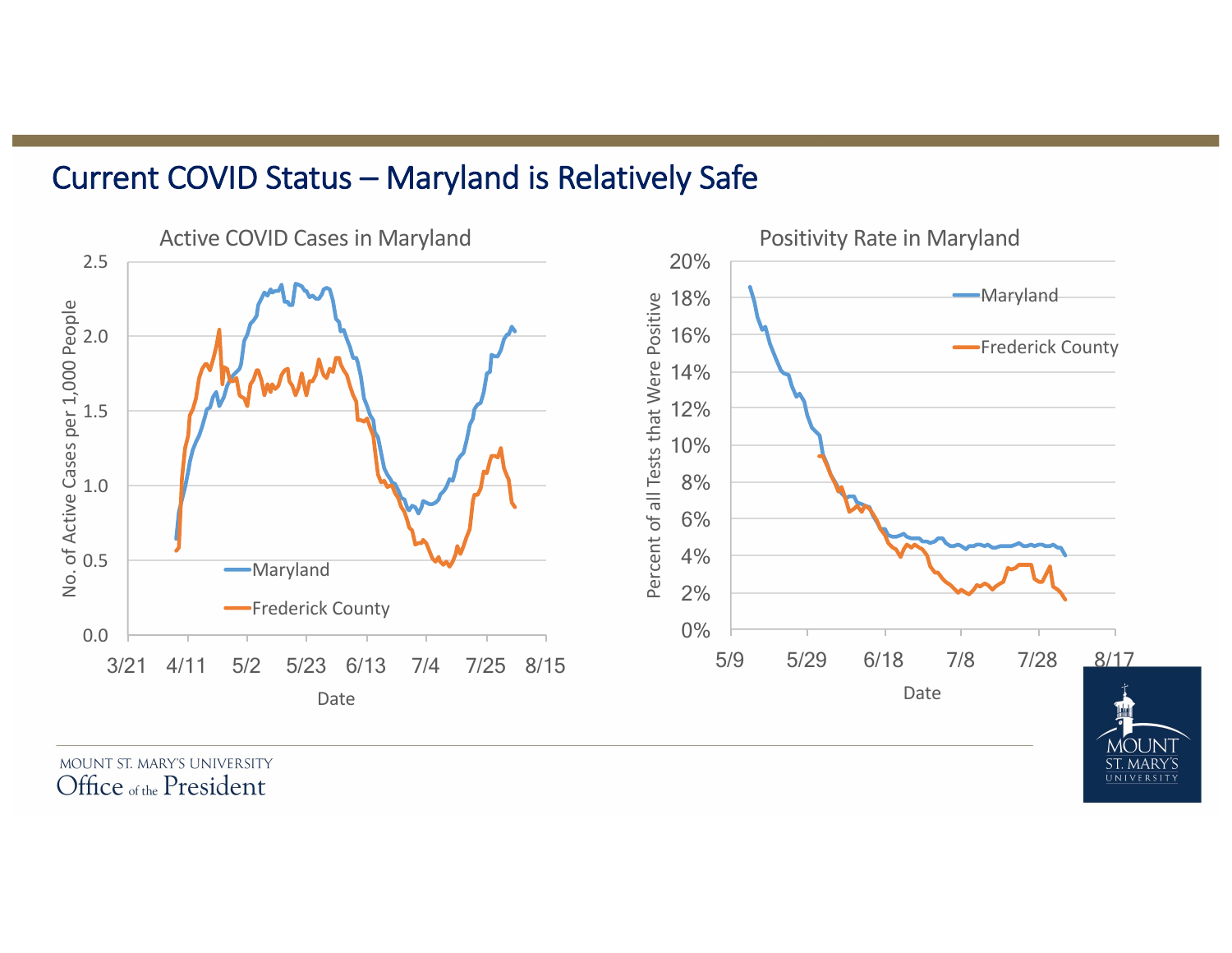# **Current COVID Status in Maryland**

#### Travel Advisory issued by GOV Hogan:

If you have traveled recently to a state with a testing positivity rate above  $10\%$ \*, you must:

Self-report via email to humanresources@msmary.edu Do not report to work on campus (telework if possible) It is safe to return to campus:

After 14 days if you remain symptom free or

You get tested and self-quarantine at home until a negative test result is received.

\*Currently those states are Florida, Texas, Georgia, Louisiana, Arizona, Alabama, South Carolina, Idaho and Nebraska. Note that travel to Virginia is exempt.

CDC's listing of state testing positivity rates: https://www.cdc.gov/covid-datatracker/index.html#testing.

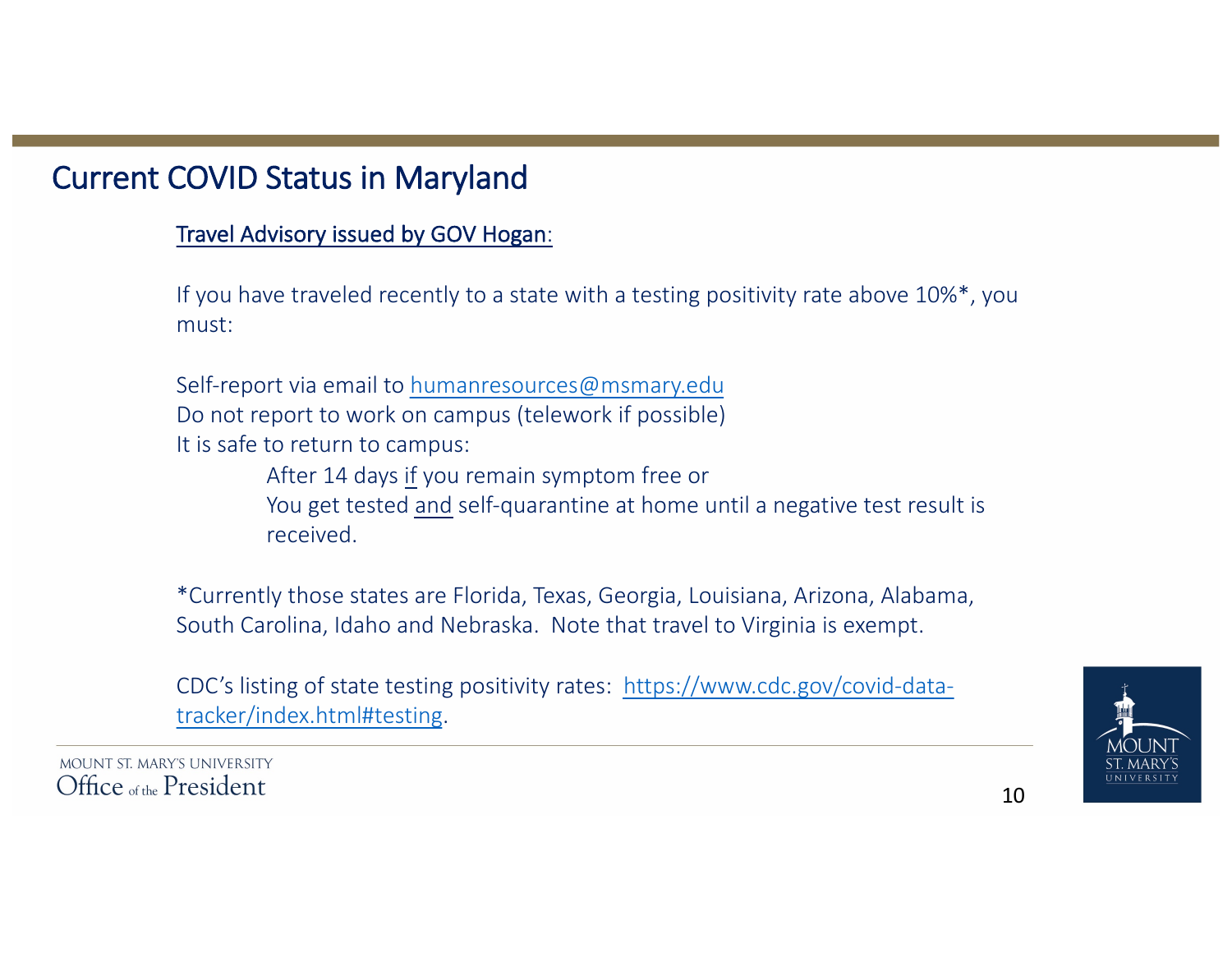

# Planning for the Fall 2020 Semester

OUR PURPOSE: PREPARE TO TEACH CLASSES IN FALL 2020 AND DELIVER ON OUR MOUNT MISSION WITHIN THE GUIDELINES OF PUBLIC HEALTH REQUIREMENTS WHILE AT THE SAME TIME KEEPING STUDENT SUCCESS AND THE HEALTH AND SAFETY OF OUR COMMUNITY AS OUR HIGHEST PRIORITIES.

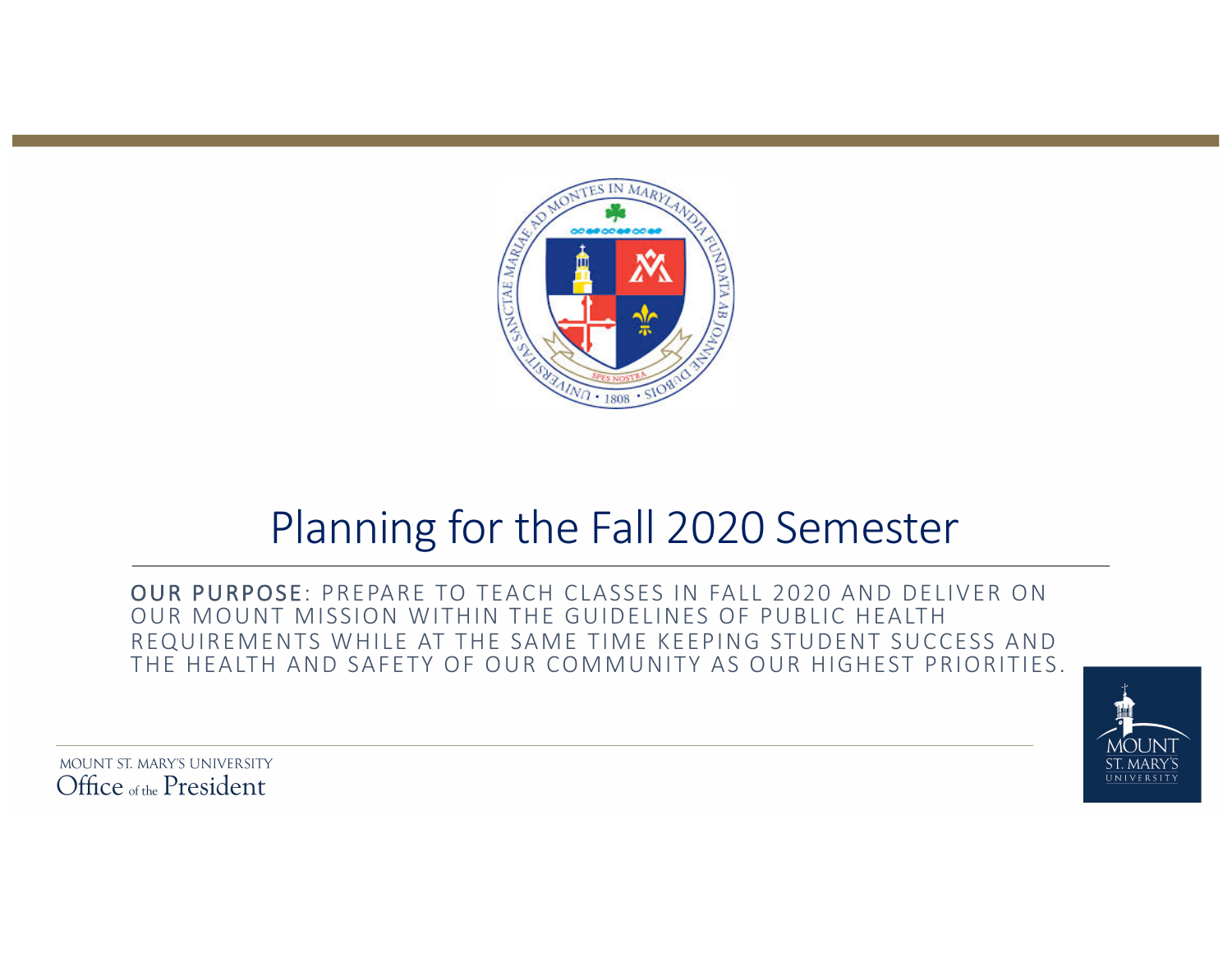# **Our Guiding Principles in Planning**

- First and foremost is the **health and safety** of our community. Decisions will be informed by guidance from federal and state public health authorities.
- We will emphasize **student success** as we fulfill our Mount mission.
- We will be flexible in responding to the uncertainty caused by this pandemic. We have demonstrated this principle as we moved quickly to remote instruction this semester and we will continue responding with innovative solutions to tough problems.
- We will treat our students and employees with respect **emphasizing empathy and** compassion as they resocialize physically into the Mount community as we know this pandemic has seriously impacted some in our community more than others. We are committed to helping our community members in keeping with the traditions of Catholic social justice.
- We will steward our financial resources to ensure the university's strength and stability for the long term. Our decisions must consider the future as well as the present so we are positioned to enjoy another 212 years.

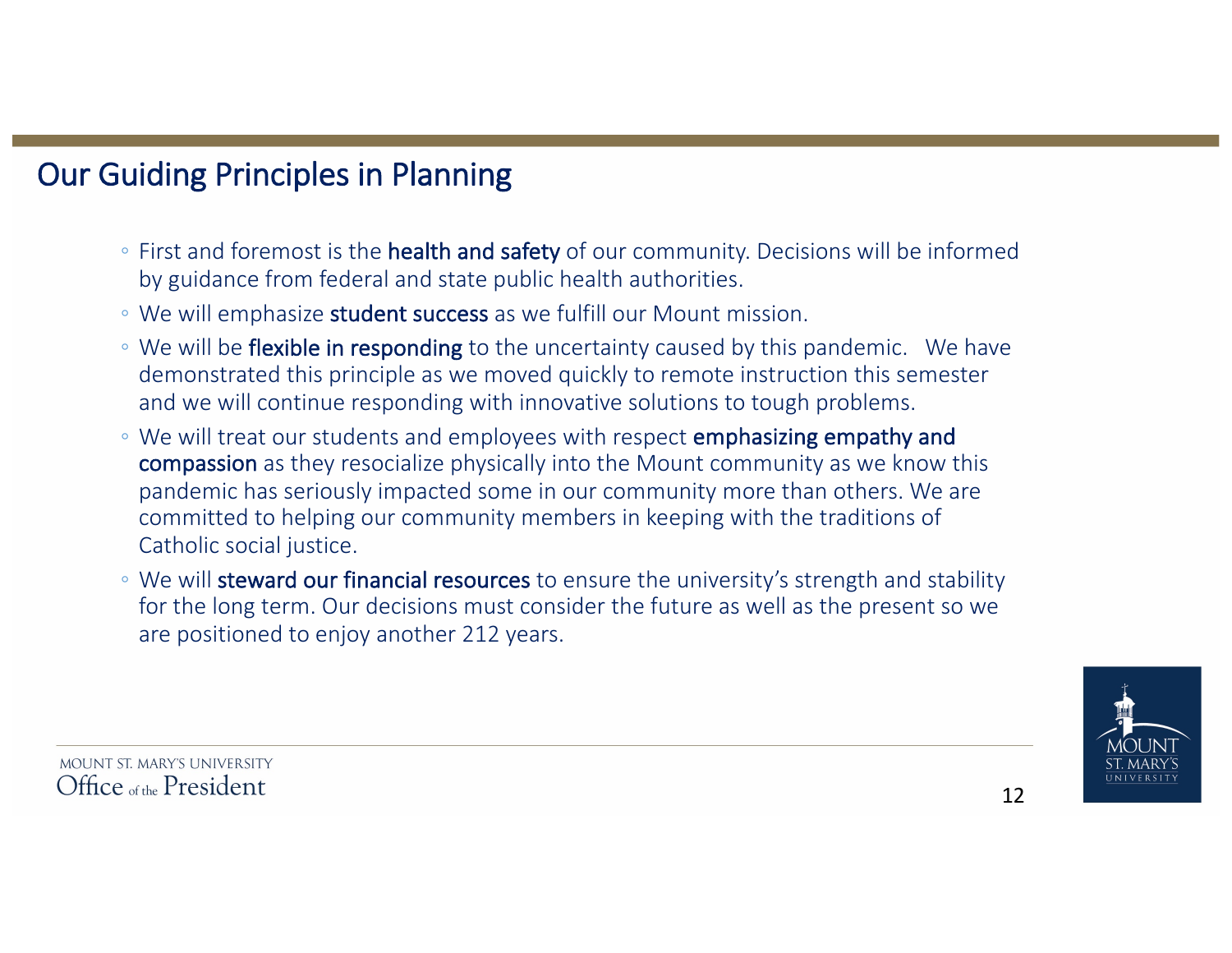# Mount Safe Initiative Organization

Nerve Cell Members: Tim Trainor - Leader Boyd Creasman **Bill Davies** Kraig Sheetz Pauline Engelstatter Patti Kreke, Chair, FGC

#### Social Distancing Members: Jeffrey Simmons, Leader Alice Creasman Christine McCauslin Don Butt Levi Esses Tim Fritz Ernest Solar Neil Yost Andi Overton Msgr. Anthony Frontiero Kim Klabe

**MOUNT ST. MARY'S UNIVERSITY** Office of the President



Tech & Pedagogy Members: Barb Marinak, Leader Laura Frazier Sara Laird **Greg Murry** David King Rosie Bolen David Karn COVID-19 Response 

Members: Bernard Franklin, Leader Corinne Farnetti **Kristin Hurley** Maureen Plant Mike Turner Denise Ditch Todd Otis Risa McElroy Will Wood

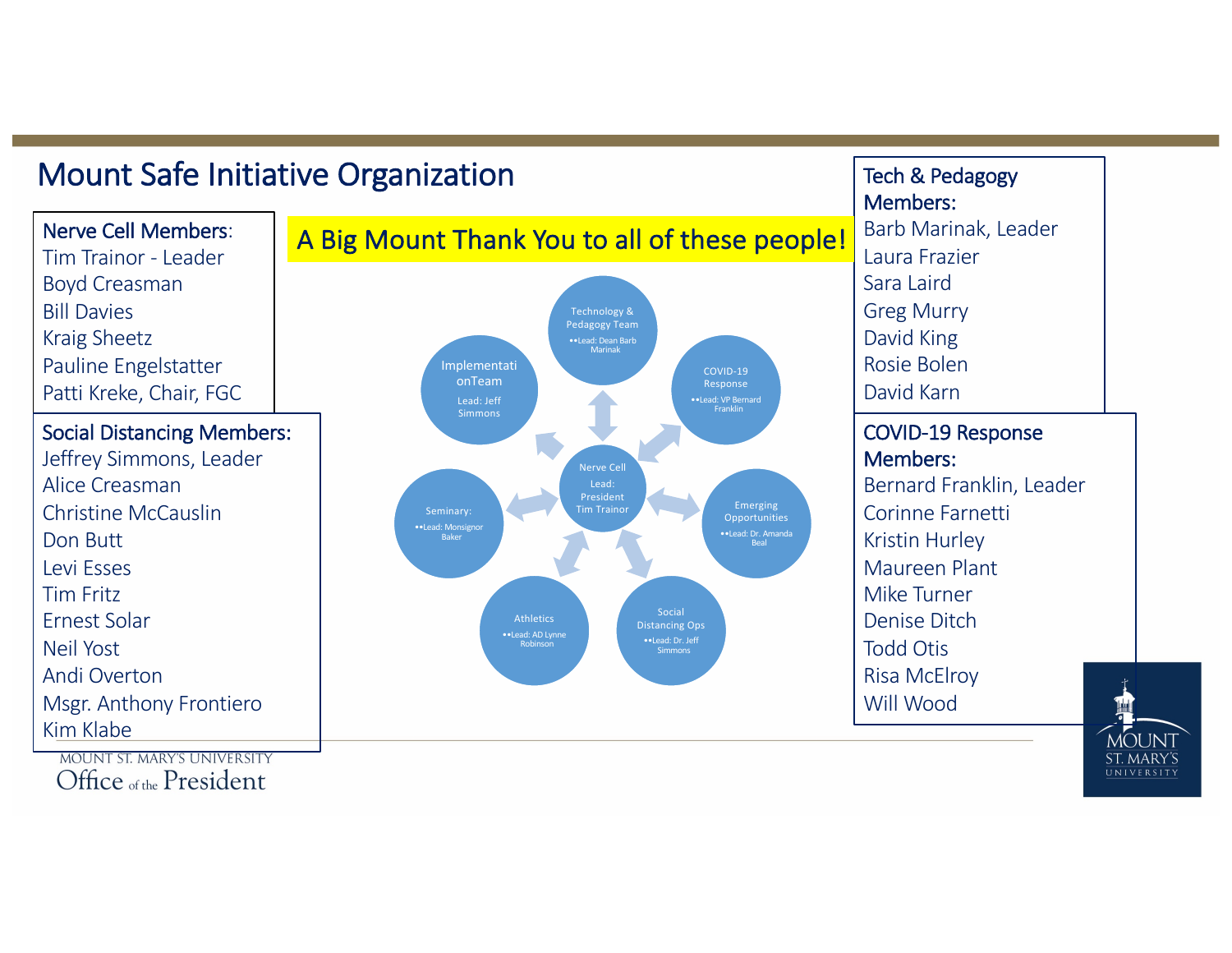# Planning Organization A Big Mount Thank You to all of these people!

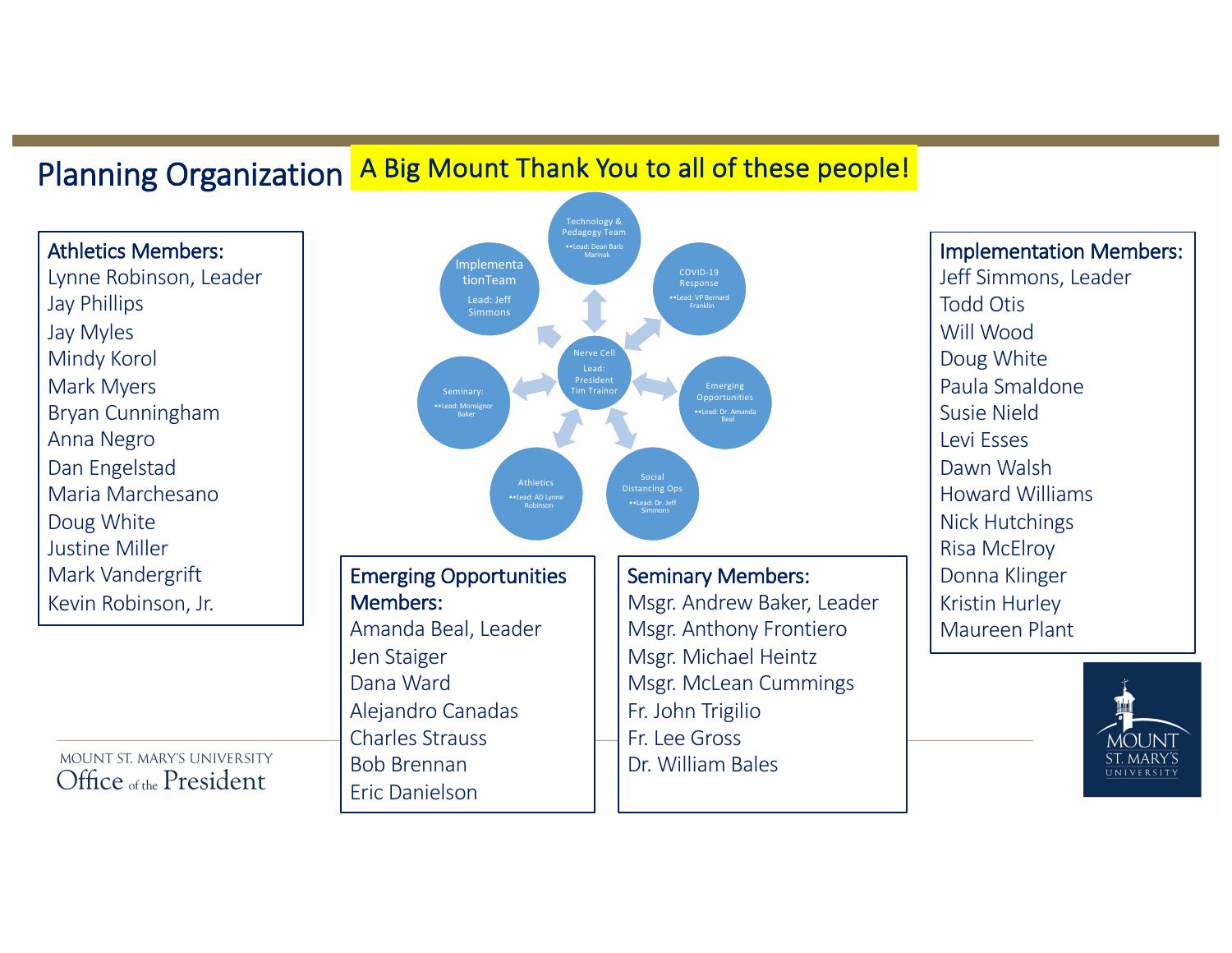# Five Basic Layers of Protection in Risk Reduction Efforts

- 1. Face Coverings
- 2. Physical Distancing
- 3. Handwashing
- 4. Self-Quarantine when needed informed by:
	- Daily Health Attestation (online) for both employees and students
	- Testing and Contact Tracing
- 5. Limiting Exposure by:
	- $-$  minimizing size of groups
	- adhering to posted occupancy limits
	- $-$  using virtual means of communication over in person as much as possible

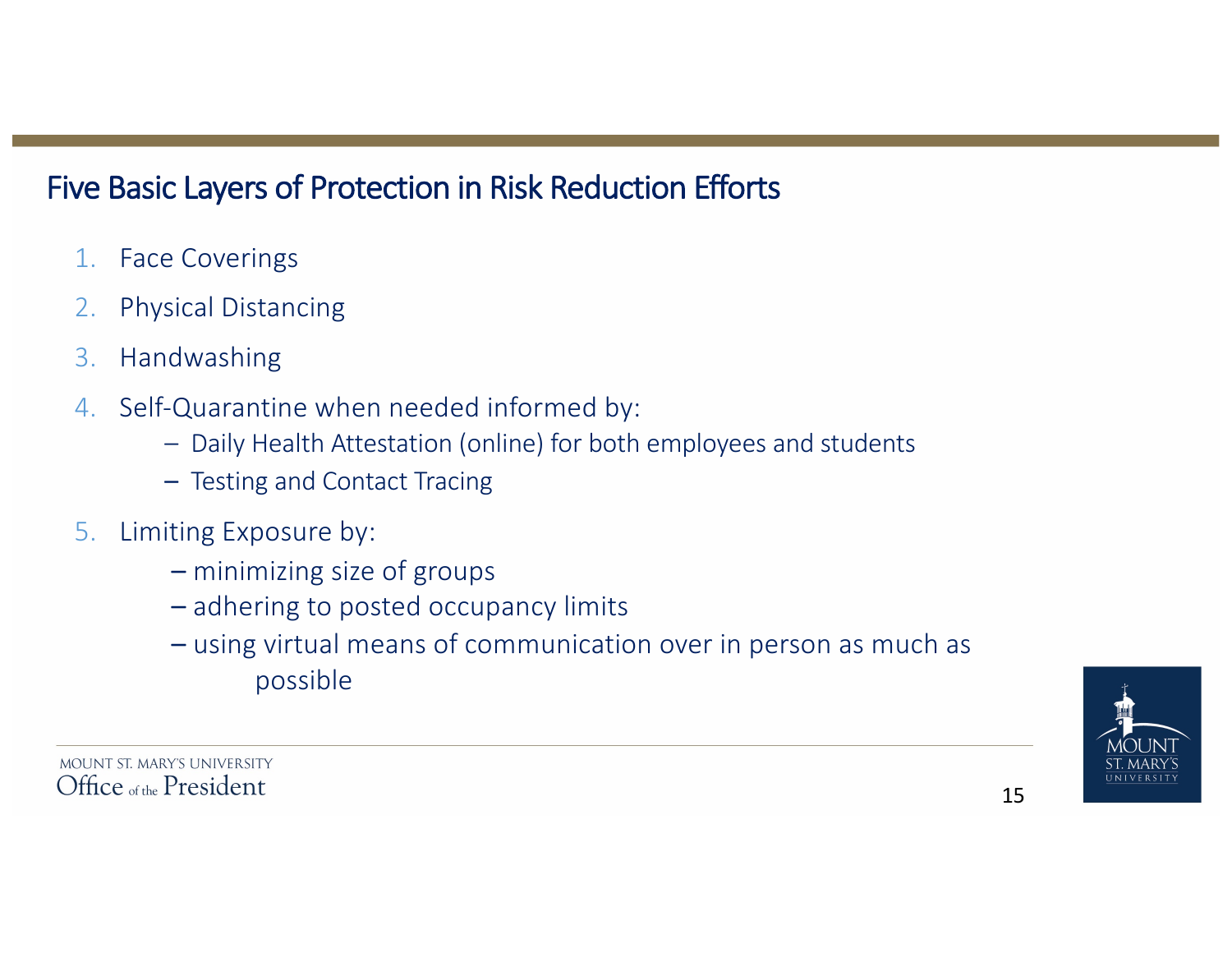### **Return to Campus Plan**

Protecting the health of the Mount community will require long-term effort and commitment, cooperation, teamwork and understanding.

The Return to Campus Plan will continue to *evolve*:

- Based on public health guidance
- Federal, state and local government regulations
- Informed by the work of our Mount Safe Teams, they continue to make informed recommendations to our protocols and procedures

Much effort has gone into the assessment and preparation of our facilities, offices and classrooms to ensure physical separation, the establishment of a uniform system of visual cues such as signs and floor decals to reinforce safe traffic patterns, cleaning protocols and enhanced ventilation measures among other actions.

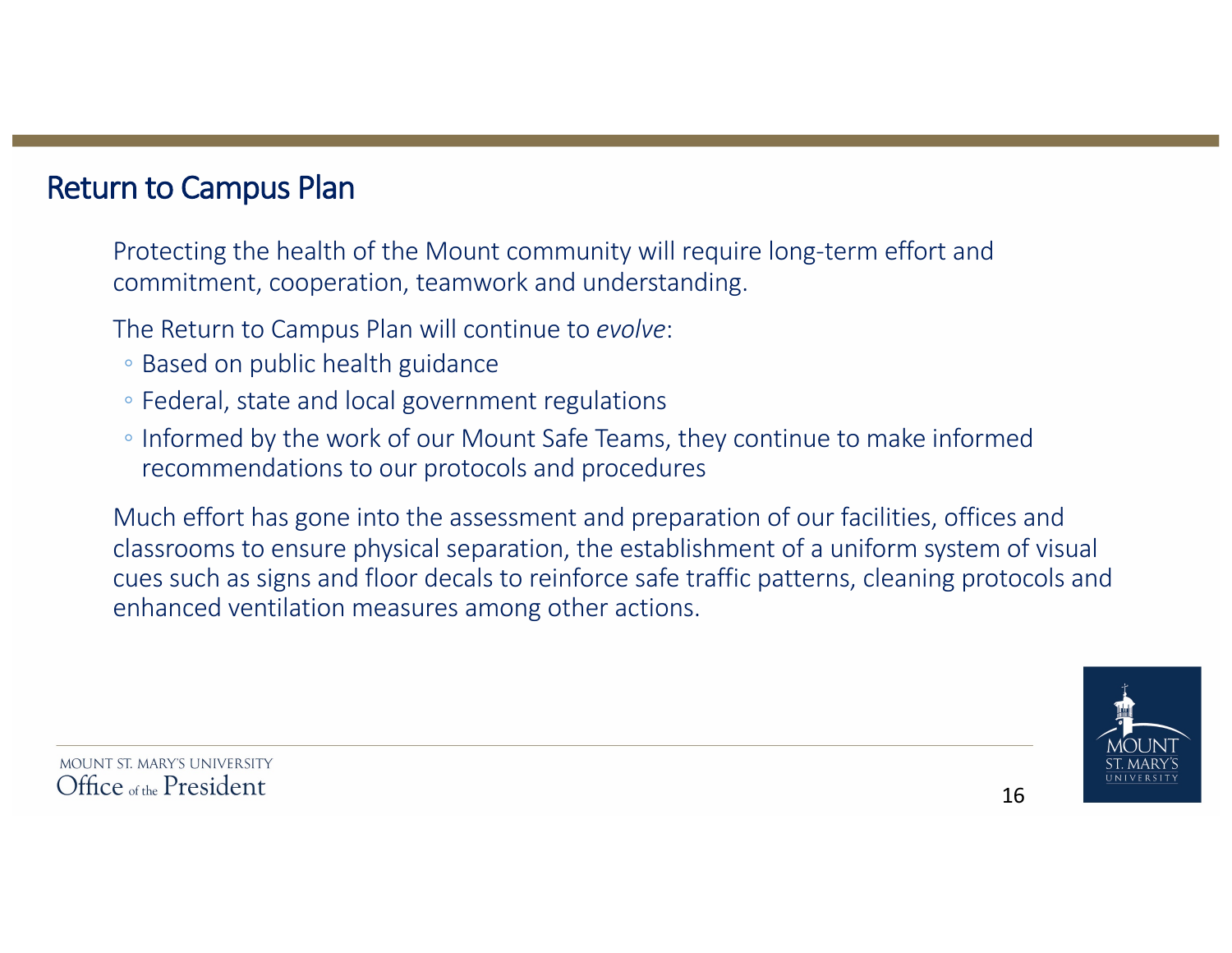# Return to Campus  $Plan - a$  few items specific to employees

- ■Now in Phase 3 of 3 phases in the published plan.
- ■We have developed both flexible workplace accommodations and flexible staffing options in many departments across campus.
- ■We are publishing weekly updates to the community on the Mount Safe Initiative work and posting short 'snapshot' documents on our Return to the Mount webpage
- $\blacktriangleright$ We need all employees to do the following (previously sent by HR):
	- o Sign the Social Responsibility Pledge it will take all of us to create a culture that sustains a healthy and safe on-campus environment.
	- $\circ$  Take online training for personal safety practices face masks, handwashing, social distancing, etc.
	- o Do the Daily Health Attestation to include temperature check through Workday

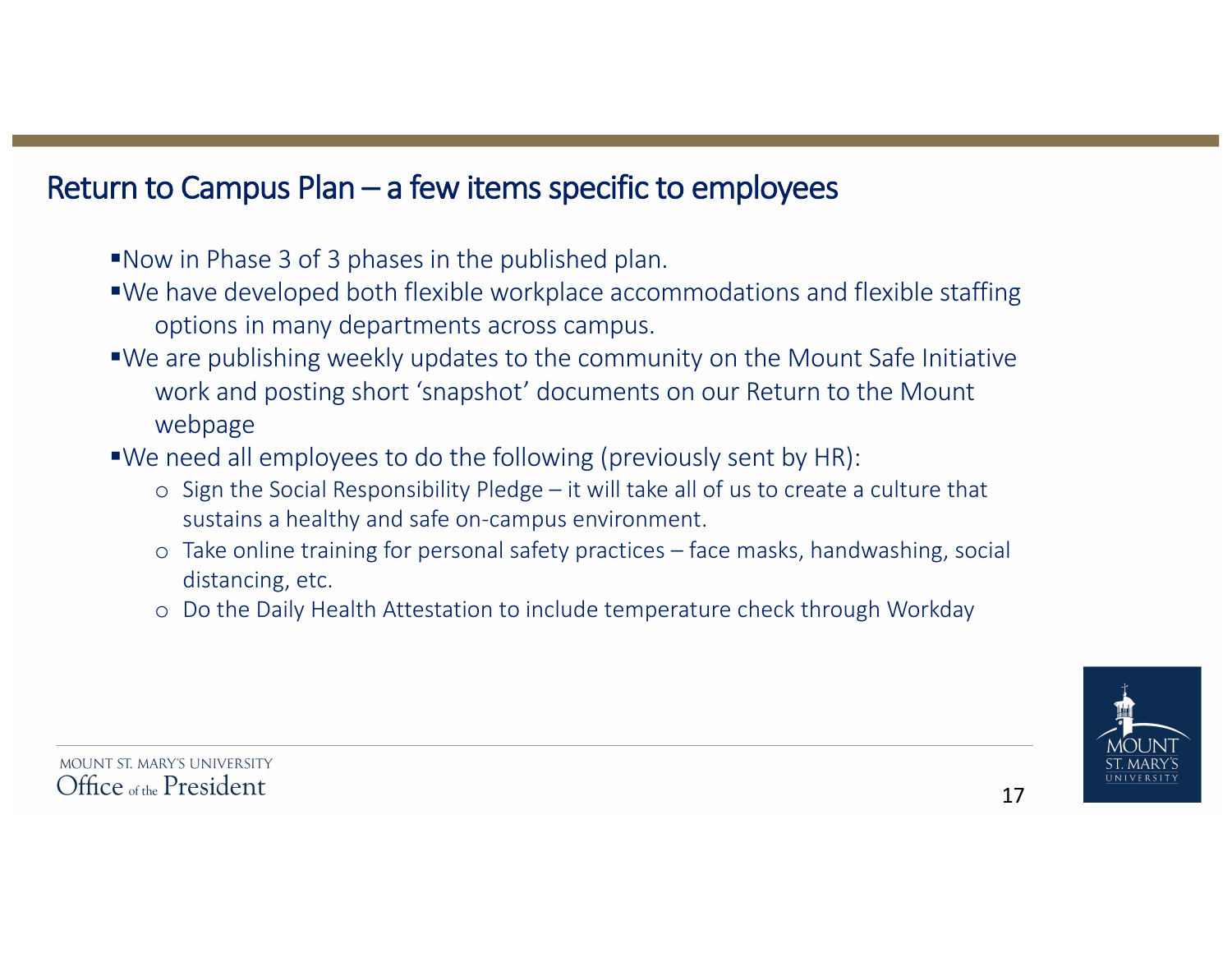# Return to Campus  $Plan - a$  few items specific to employees

■We are *strongly encouraging* all employees (full-time and part-time) to be tested before the semester begins.

- o Any essential employees or employees who have returned to campus in Phases I or II of the Return to Campus Plan who have already been tested may submit their test results to Human Resources provided that they have continued to complete their Daily Health Attestation when coming on campus.
- o We have worked with Frederick Health to provide on-site testing for our workforce next week. Employees can sign up for a time convenient to them through an on-line survey. Testing times have been scheduled as follows:

 $Monday-Friday$  10 a.m. to 2 p.m.

■These detail were sent out this afternoon and HR will send out a sign-up sheet soon

■Frederick campus employees will be tested near their location

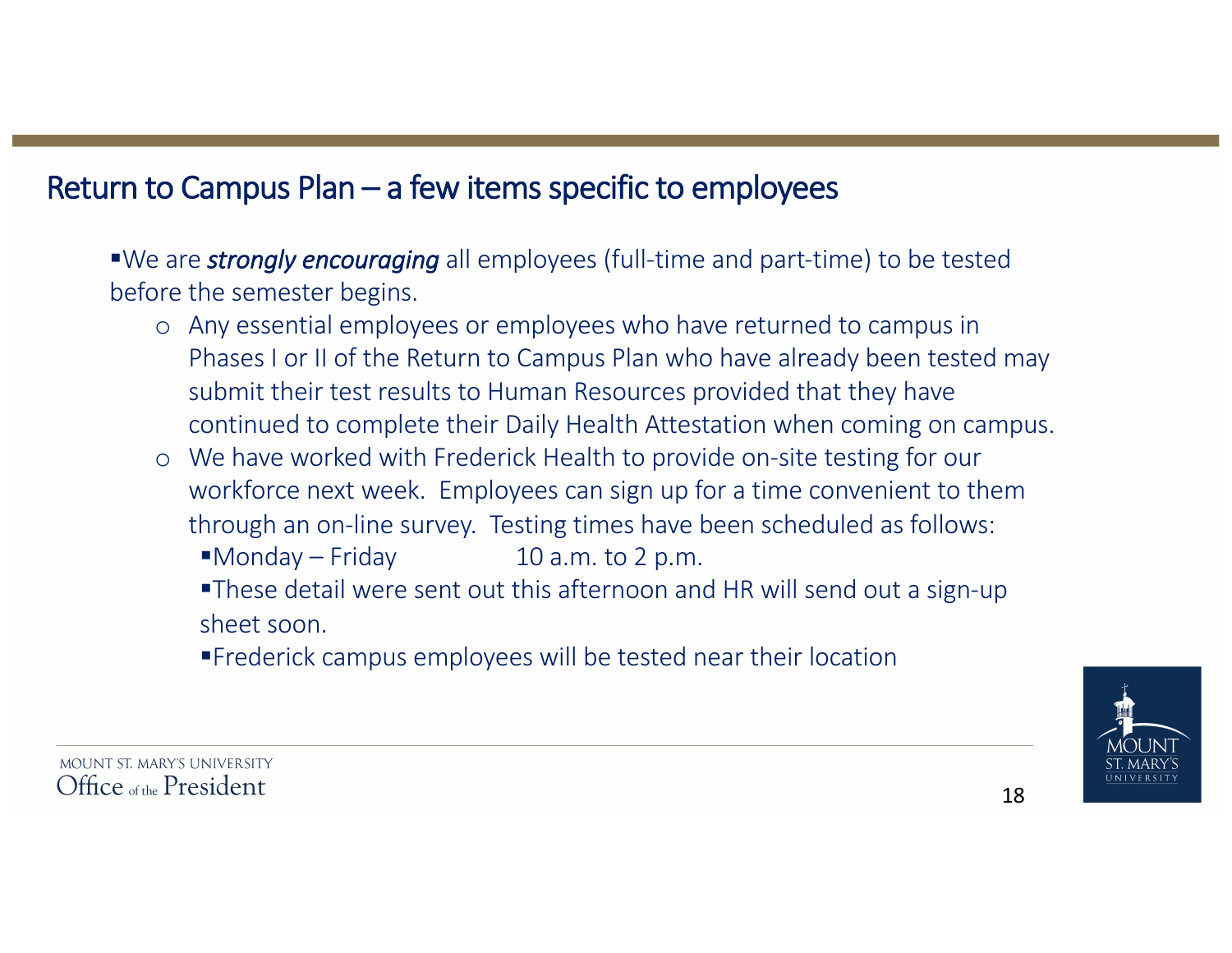# Return to Campus Plan  $-$  a few items specific to students and seminarians

- All students and seminarians who will be on campus this fall, full and part-time, residential and commuter, are required to:
	- o Complete the Student Community Care Agreement (this is more extensive than the employee pledge) ;
	- o Pre-arrival testing for COVID-19 (not available in some parts of the country);
	- o Complete online COVID-19 training videos to ensure their understanding of the virus and their knowledge of university procedures and protocols.
- All students and seminarians will be tested for COVID-19 once on main campus by Frederick Health. (This excludes students taking courses only on our Frederick campus or remotely.)
	- Residential first-year students will sign up for a move-in time on August 12 & 13.
	- Returning residential students will sign up for a move-in time on August 15 & 16.
	- Emmitsburg campus graduate & commuter students will come to campus on August 17-19 and get COVID-19 testing before their  $1<sup>st</sup>$  class.
	- Seminarians will arrive between  $7 12$  August and will be tested.

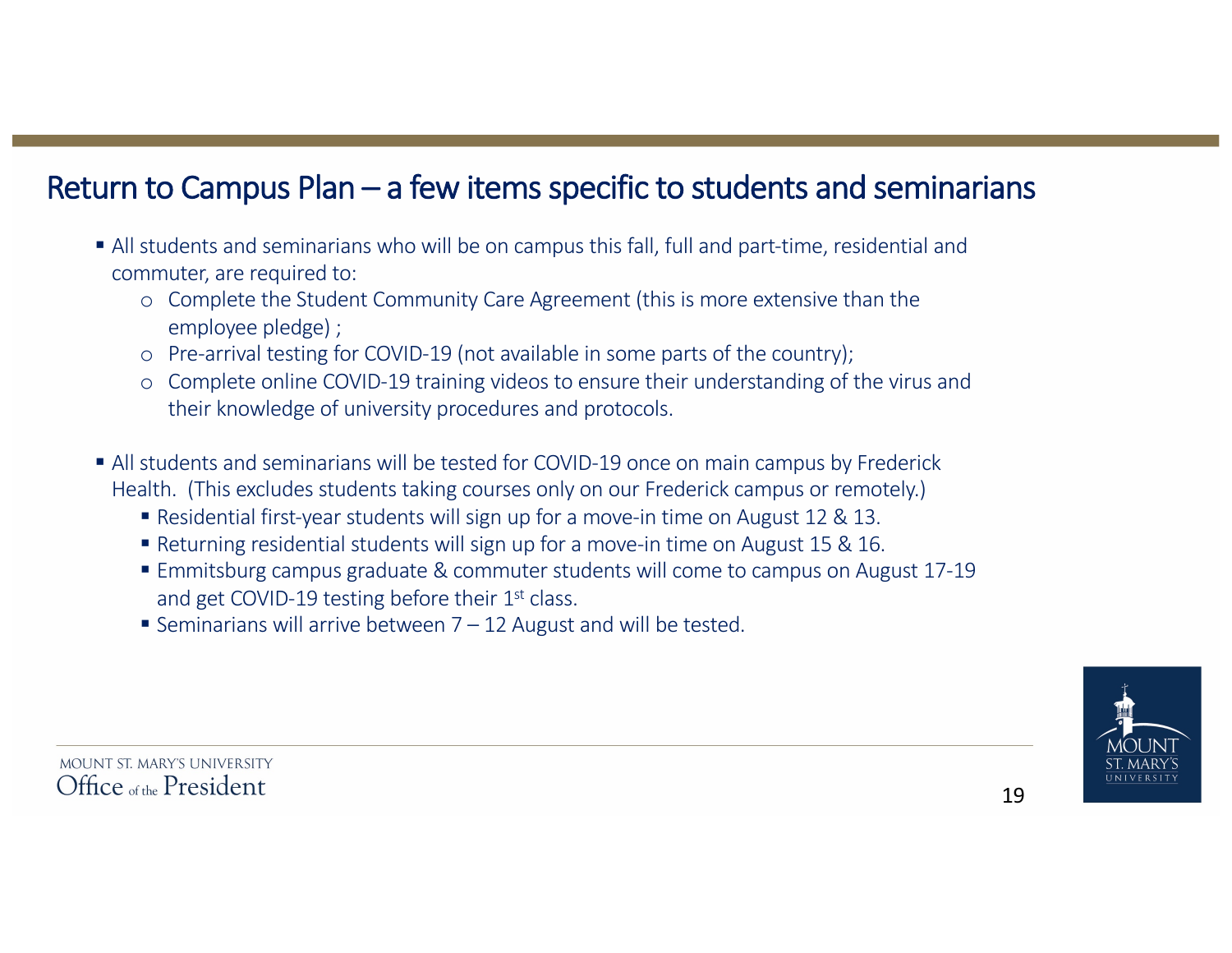# Return to Campus Plan  $-$  a few items specific to students and seminarians

- **Move-in restrictions will be strictly enforced and managed for social distancing.** Students and family helpers will complete the health survey and have their temperatures checked.
- Residential students will receive a Personal Care Kit with a thermometer, facemask and hand sanitizer.
- Students and Seminarians will also do a Daily Health Survey online once on campus. Responses will be managed appropriately by the Student Life team.

https://inside.msmary.edu/return-to-the-mount/student-return-to-campus-guide/campus-arrival-protocols.html

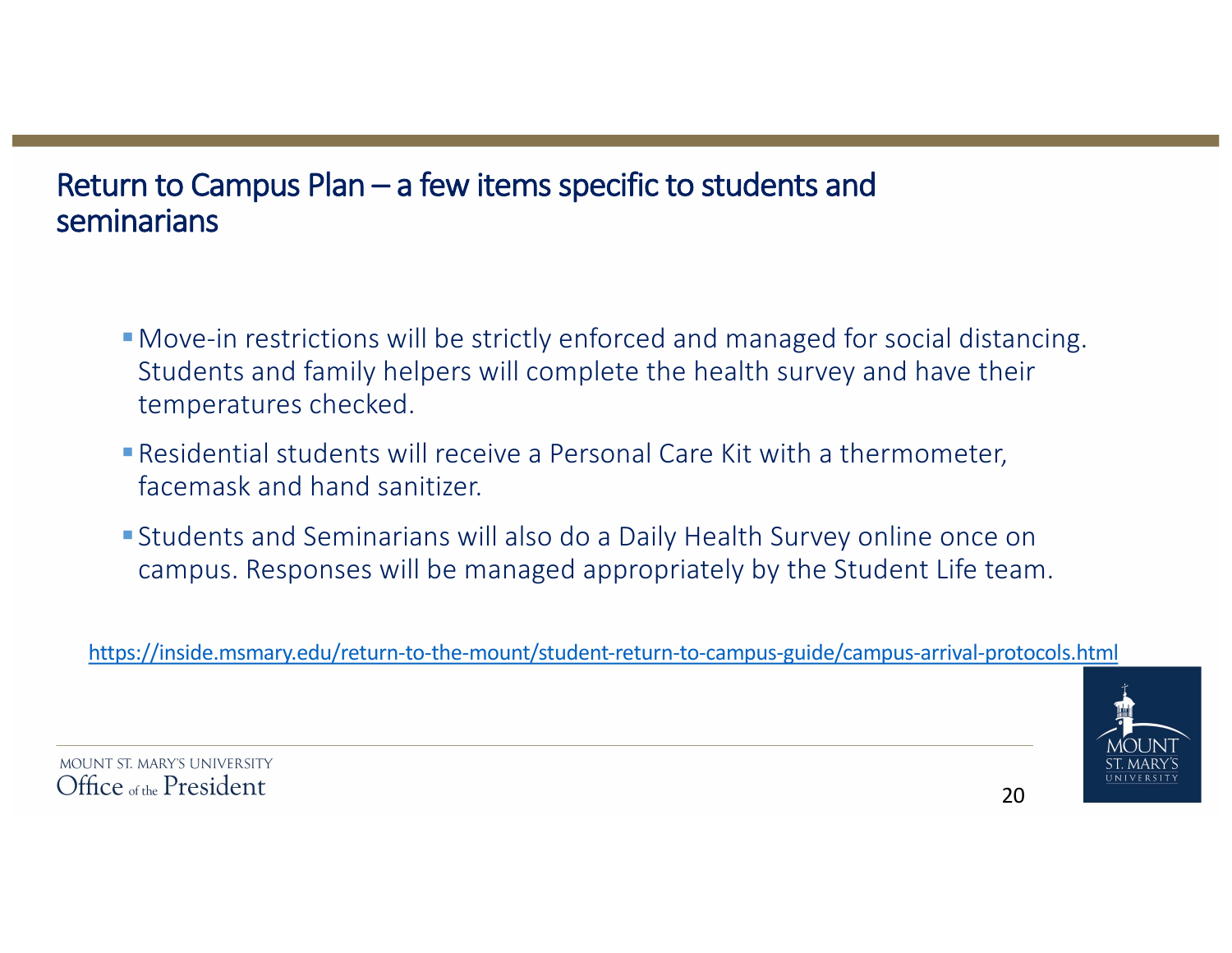### Fall Semester Planning - Academics

- $\Box$  Fall schedule reminder: classes starting Aug. 17. No Labor Day or Fall Break; finish classes on Nov 20. Final exams will occur remotely after Thanksgiving
- $\Box$  Classrooms set up for social distancing, including 6-8 feet between teachers and students
- $\Box$  Classroom electrostatically disinfected daily
- $\Box$  Signs will designate traffic flow in hallways and stairwells
- $\Box$  Safe Team on Technology and Pedagogy has drafted behavioral protocols.

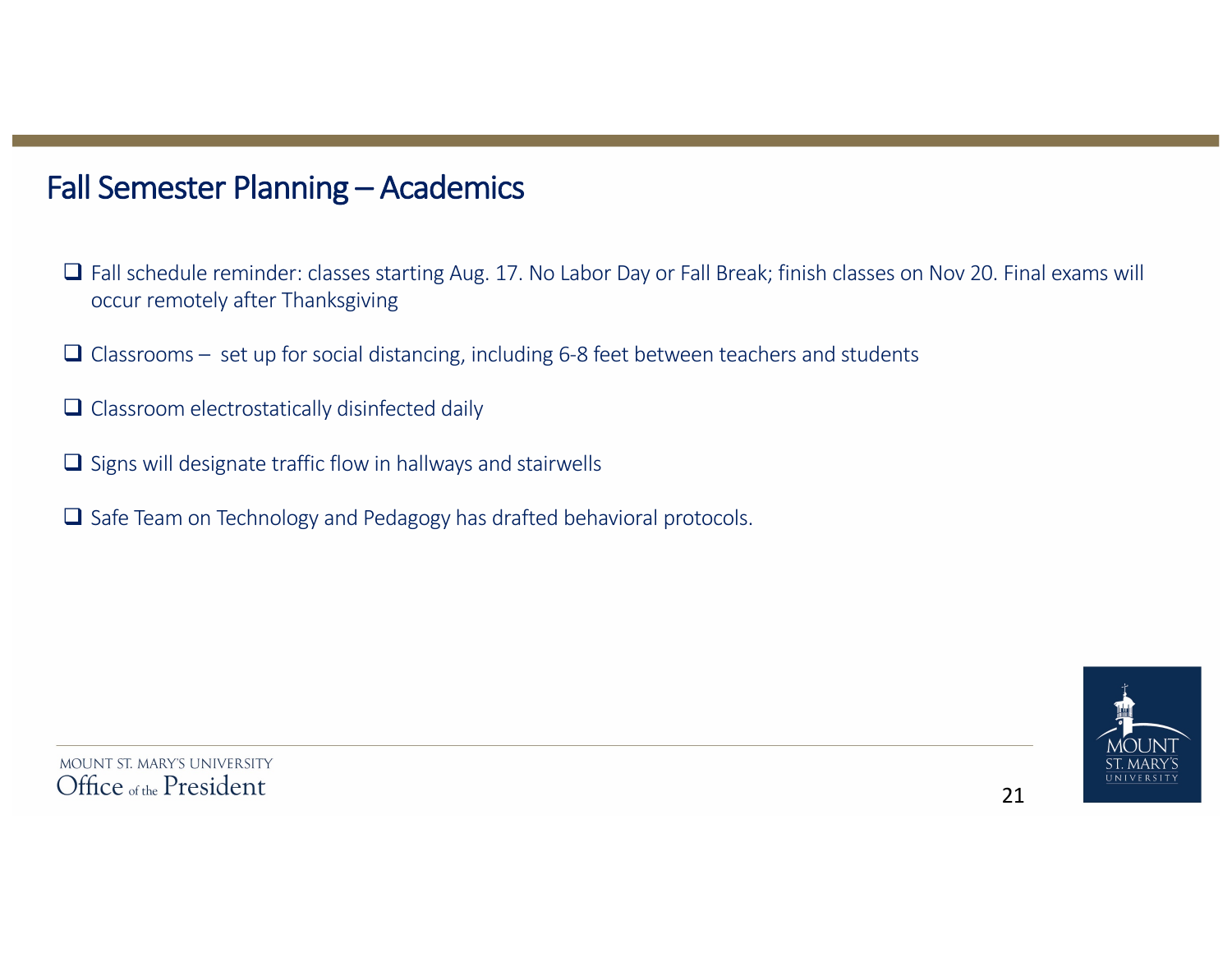# Making the Classrooms Safe

- $\Box$  Seats have been decommissioned based on social distancing maximums, with red dots placed on these seats.
- $\Box$  The remaining chairs have been numbered, and students should sit only on the numbered chairs.
- $\Box$  A "professor zone" is taped off at the front of each classroom, to help maintain proper social distancing.
- $\Box$  According to the Student Code of Conduct, face coverings must be worn in the classroom at all times.
- $\Box$  If a student refuses to wear a face covering, the instructor should ask the student to leave and remote in to class.
- $\Box$  If the instructor needs to de-escalate the situation, class can be dismissed and continued remotely.
- $\Box$  Report the student to the Associate Provost and Dean of Students.
- $\Box$  The outcome of the student's case will be communicated to the faculty member.



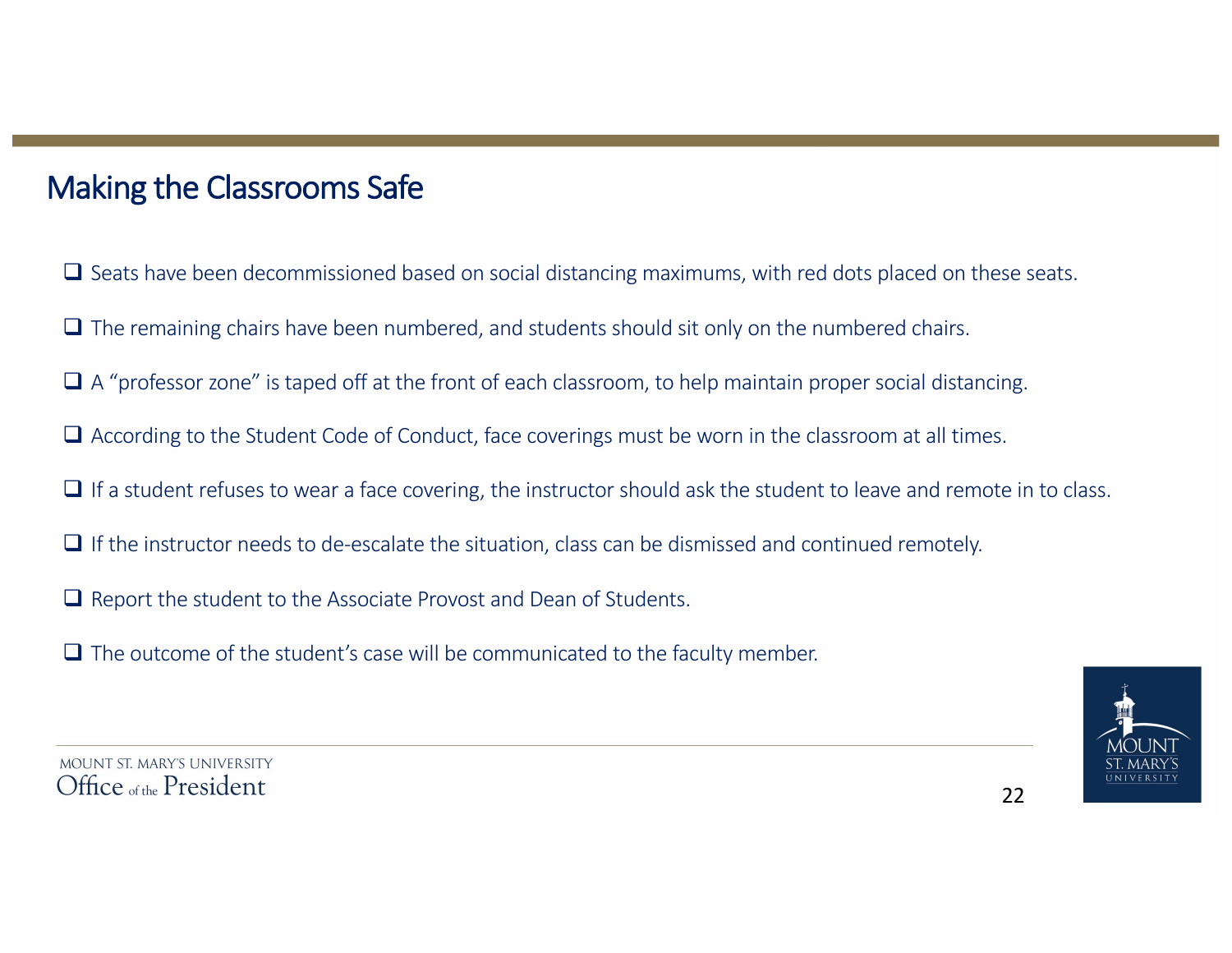# Fall Semester Planning – Grouping the Students

HyFlex Model

 $\Box$ Students have until tomorrow to request remote learning. Approximately 190 students have made this request.

 $\Box$  We have a high number of commuters. To minimize their time on campus, we are putting them into two groups: M/T and W/Th. We will divide these students by class, with 50% of freshman commuters on M/T and 50% on W/Th, etc.

 $\Box$  MWF Classes will work as follows:

- $\Box$  Commuters will not attend in person on Fridays.
- $\Box$  On-campus students will alternate Fridays.

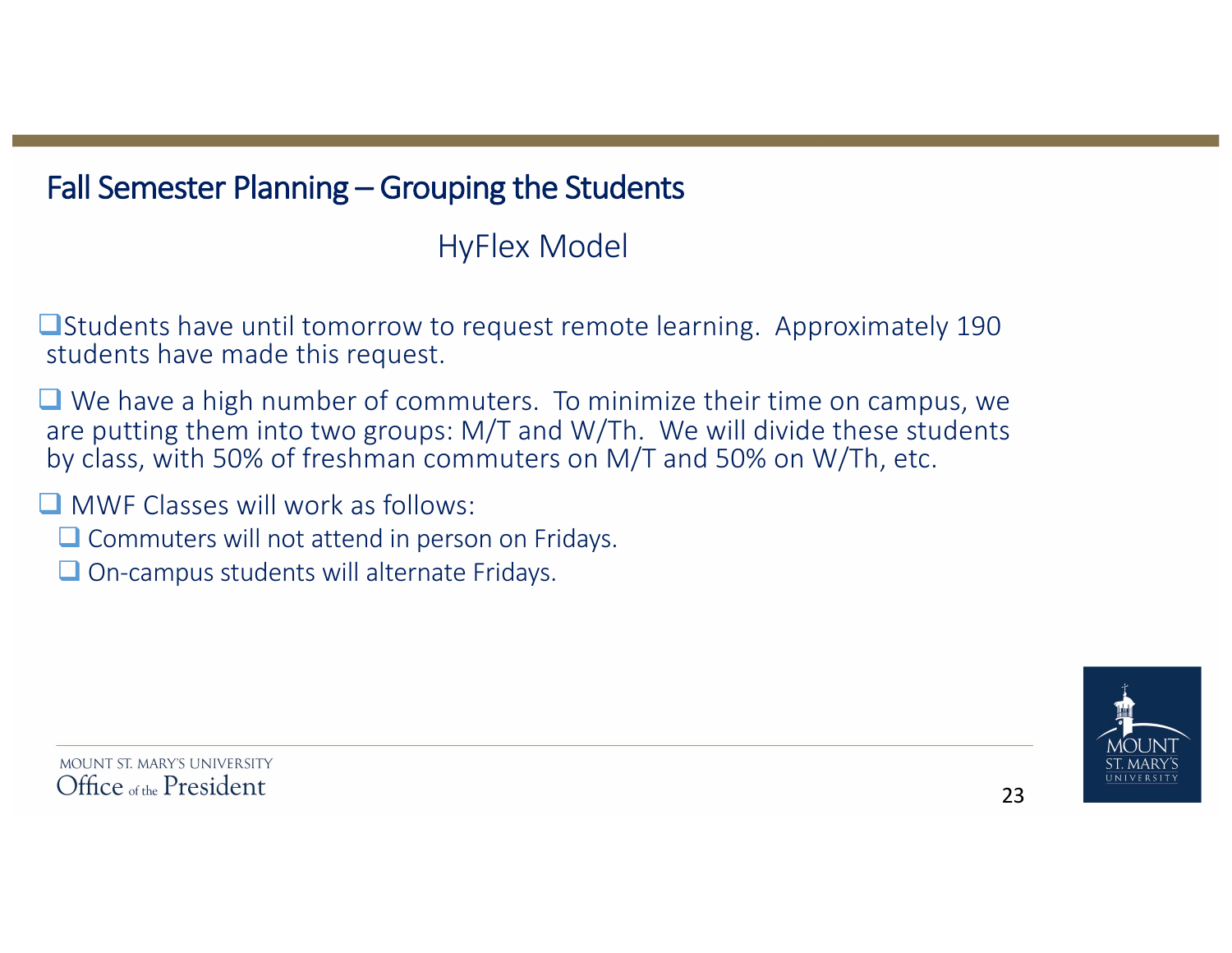# Fall Semester Planning – Grouping the Students cont.

 $\Box$  Associate Provost will send faculty the names of remote and commuter students with the commuter students already divided.

 $\Box$  Faculty will then divide the remaining students into two groups—A and B.

 $\Box$  Faculty will send a Canvas email to all students in the class with a list of the A and B groupings. 

 $\Box$ Note: It is possible in MWF sections that once commuters and remote students are subtracted, the remaining students may all be able to attend on Fridays.

 $\Box$  In smaller sections, it may be unnecessary to divide the students, in which case the faculty member may have on-campus students meet face-to face for all classes.

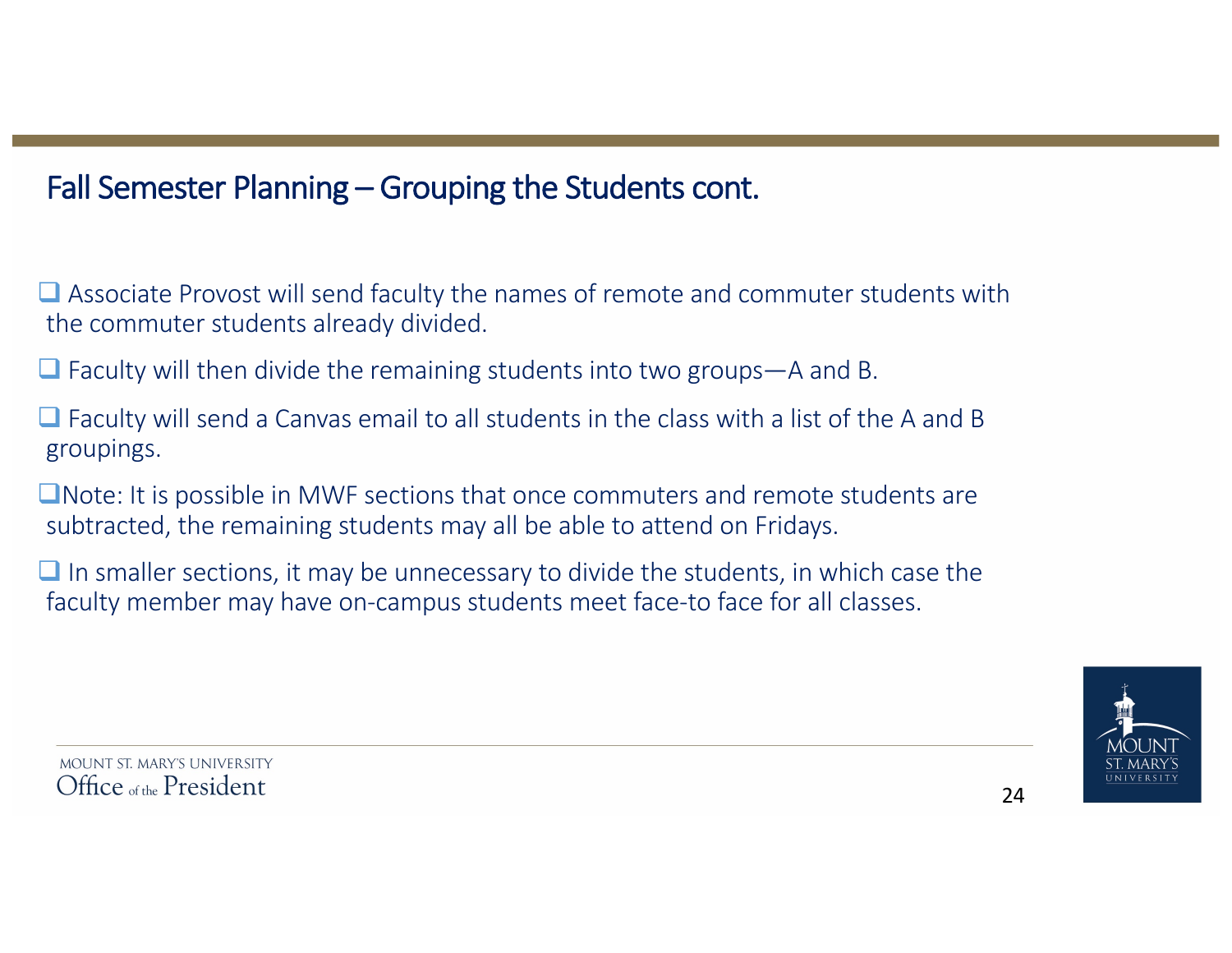### Fall Semester Planning – Academics

- $\Box$  Classroom Assignments—We are close on these. We were working to determine which faculty will be fully remote. The Registrar's team is making these assignments.
- **Q** Classroom Capacities—We have distributed a spread sheet that provides the sociallydistanced classroom capacities.
- □ Social Distancing Message in Syllabi? That is left to the discretion of the faculty members. Students sign a pledge and social distancing information is included in the Code of Conduct.
- $\Box$  Office Hours—We strongly encourage you not to hold office hours face-to-face. If you must meet with a student face-to-face, work to ensure proper social distancing.
- $\Box$  Faculty are encouraged to hold virtual office hours, using Canvas or Zoom.

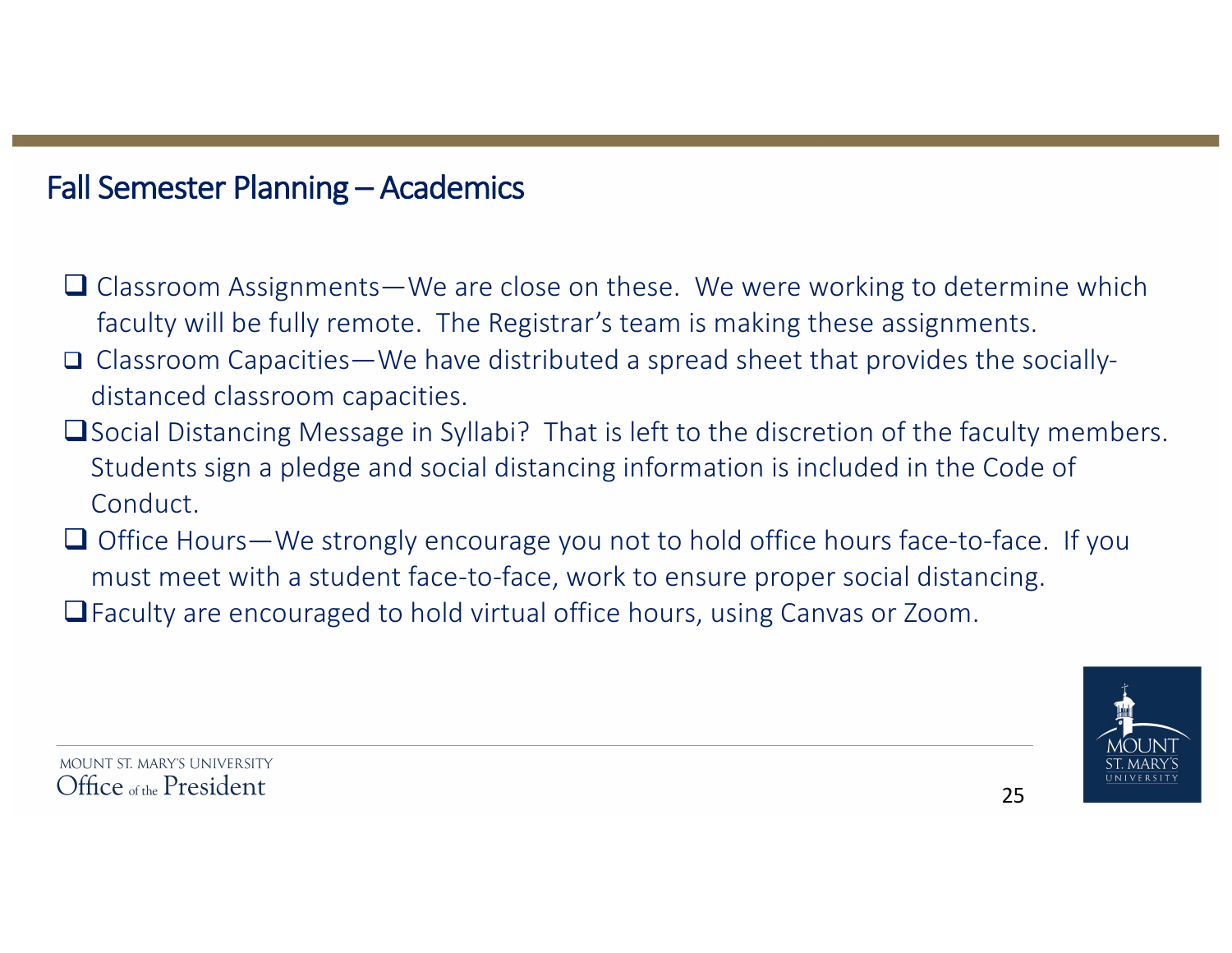- $\circ$  Similar schedule and academic plan as the university
- o Limited number of pastoral field education assignments
- $\circ$  Use of outdoor venues such as McSweeny porch and patio for small gatherings
- o Liturgical services in IC Chapel with proper distancing and following protocols from the Archdiocese of Baltimore
- $\circ$  Use of new technology for the remote delivery of academic instruction
- o Cancellation or postponement of large group activities

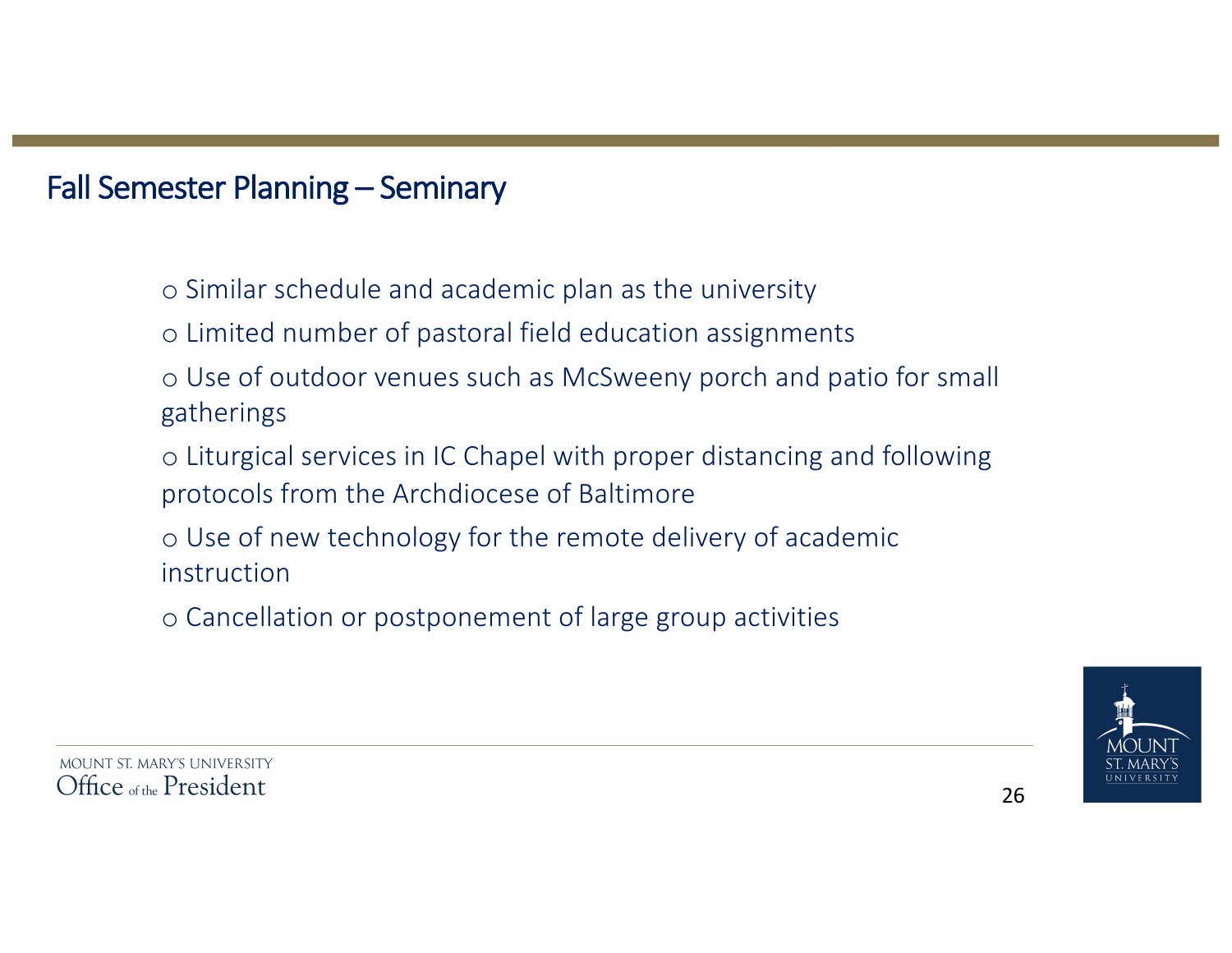# Fall Semester Planning – Residence Hall Highlights

- $\degree$  No more than two per residence hall room  $-$  1,330 beds being offered
- $\degree$  Oversubscribed now  $\degree$  70 beds. Students will also be housed at the Wyndham Hotel in Gettysburg, which will also provide food. Transportation will also be made available.
- Shared bathrooms will be cleaned daily using CDC guidelines and the number of people in the bathrooms at one time will be limited
- A number of rooms have been set aside as isolation rooms to separate students who test positive for COVID-19 from the student population.  $1<sup>st</sup>$ option is for the student to go home, if possible.
- No guests allowed in residence halls
- Enhanced training for RAs

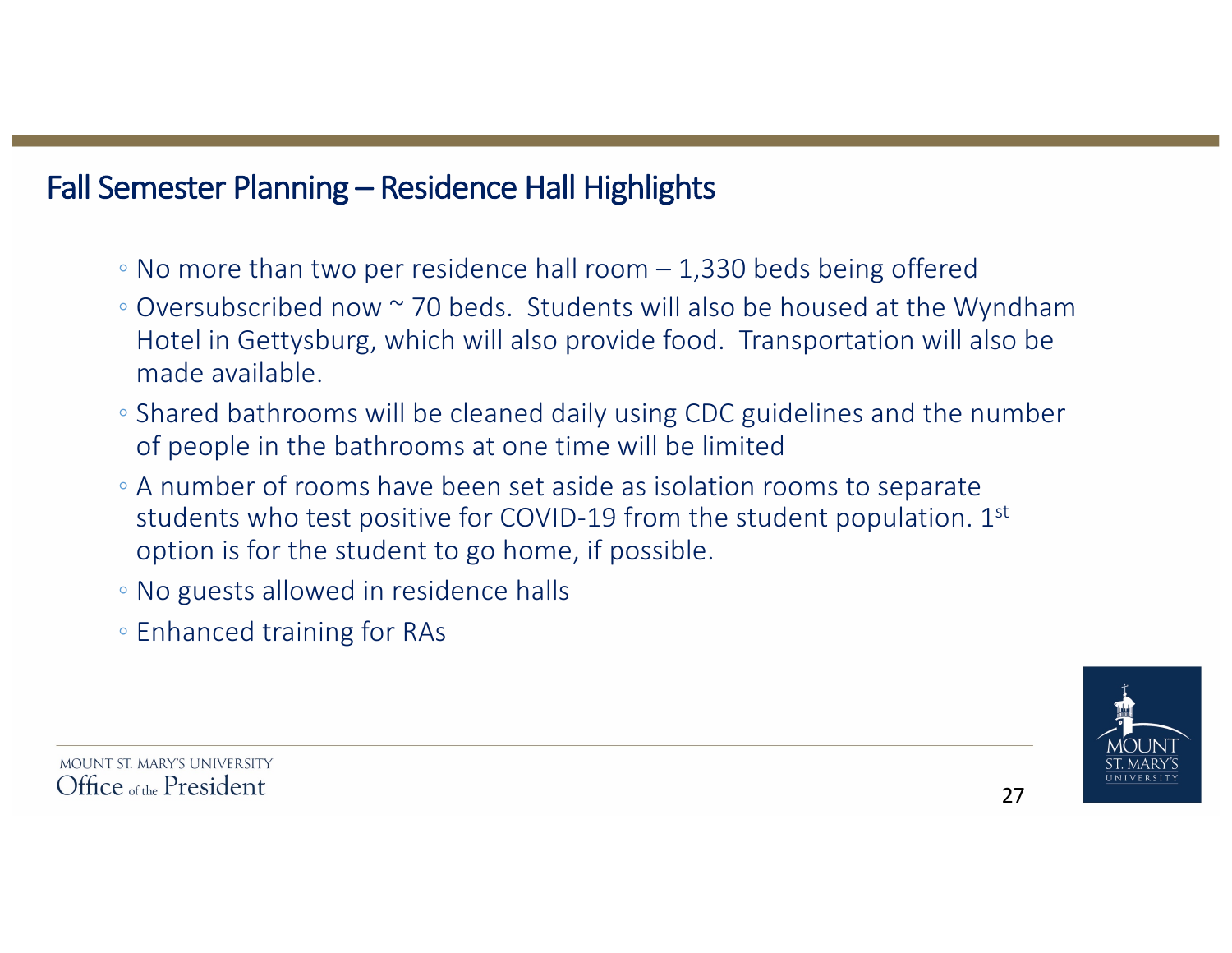# Fall Semester Planning – Dining and Athletics Highlights

§Dining: 

- $\circ$  Social distancing required in main Patriot Hall serving area limits throughput of customers  $-$  using a Mobile Ordering app to schedule meal time
- $\circ$  Mount Café remodeled and will have online ordering and text notifications using the app
- o Grab N' Go outside Patriot serving area
- o Cashless / touchless payment systems installed
- $\circ$  New Pavilion with a food truck aligned provides much needed serving and seating capacity
- o Adding outdoor seating under tents

■Athletics:

- o No fall sports conference and non-conference competitions for NEC teams
- o Men's Rugby will not have a fall competitive season
- $\circ$  Teams will engage in limited conditioning and practice sessions following a 6-week resocialization program for student athletes IAW NCAA mandates
- o We will implement NCAA guidelines for surveillance testing by type of sport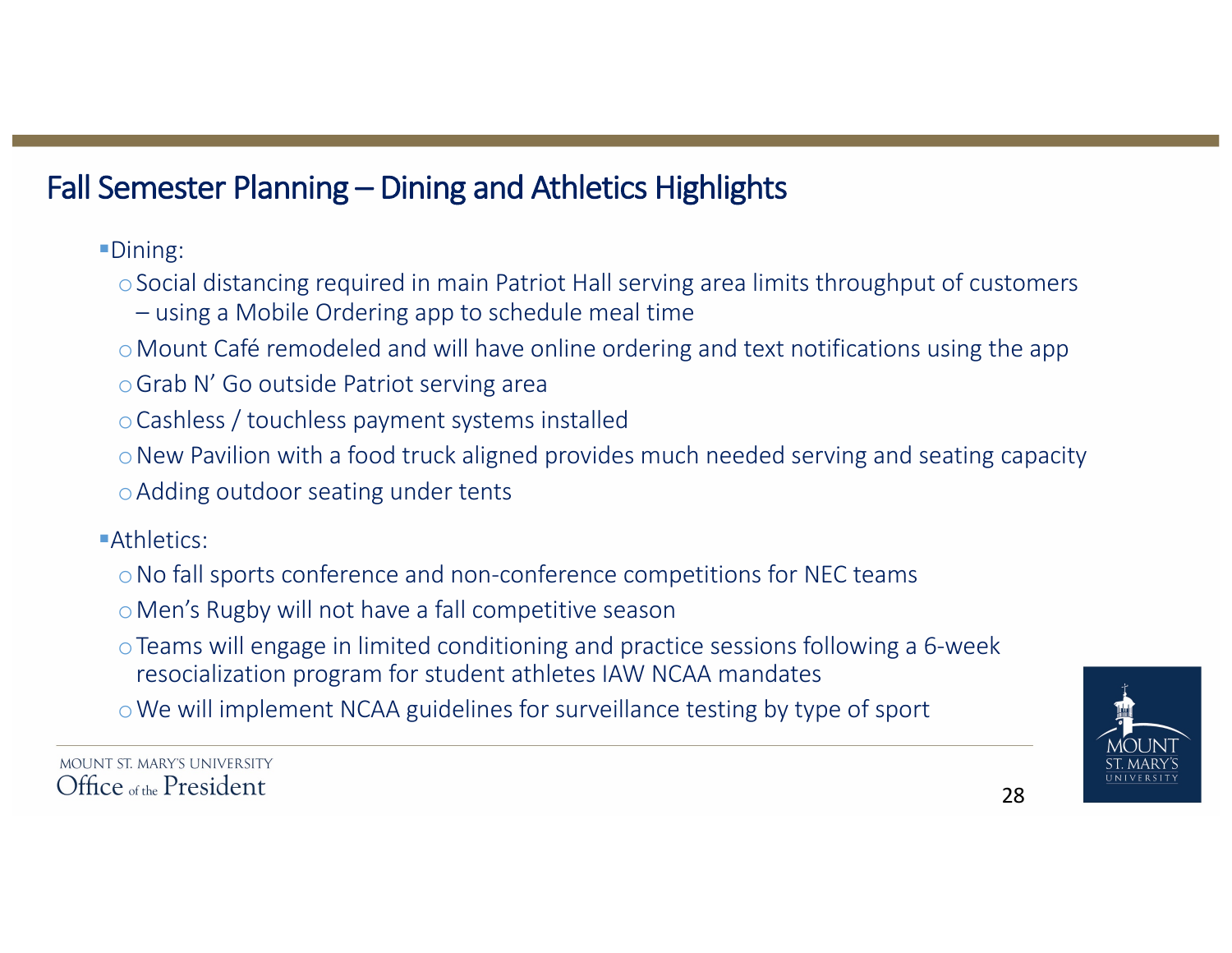# Facility Initiatives for Virus Protection and Mitigation

- o Working Bipolar Ionization and other ventilation improvements in some buildings as additional virus mitigation measures. Ionization has been very effective with COVID 19 and will help make the rooms smell fresh with ionization.
- $\circ$ Applying the long term disinfectant, Enviroshield Endure (SD90+) in all buildings, which will eliminate virus particles on a treated surface within 10 minutes. It is a mechanical, not chemical process so it is safe for people to reoccupy a treated area after 1 hour.
	- $\circ$  This application has been scheduled during off hours and weekends.
- oInstalled many customer service shields, occupancy and directional signs to support physical distancing among many other efforts as risk reduction measures to safeguard our community.
- oProcured and distributing PPE where needed. Look for more information about the ongoing replenishing efforts in next week's Safe Team message.

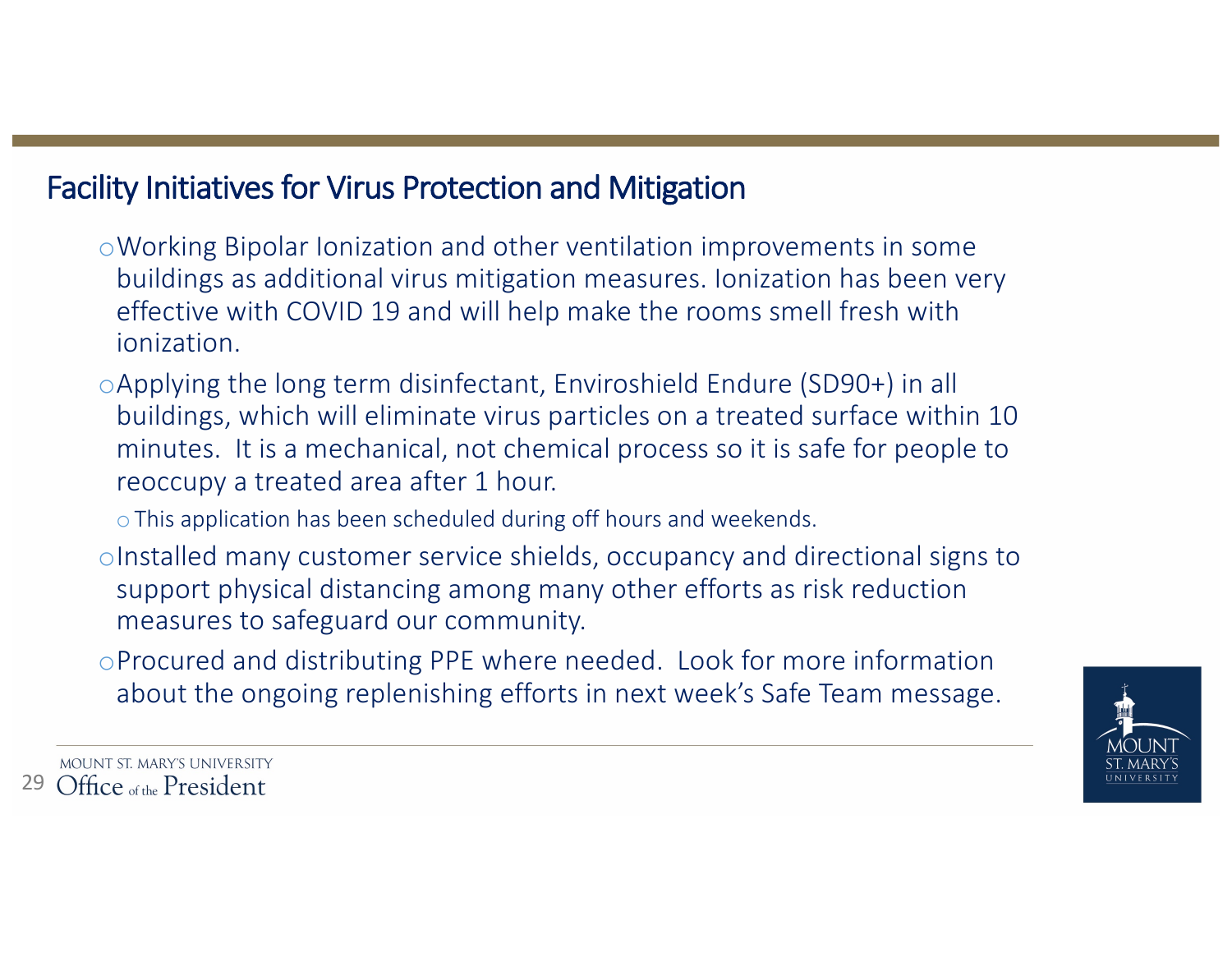# Fall Semester Planning – Testing Highlights

■On-going Testing:

oOur Objectives:

- Medical Management for symptomatic students and seminarians
- Surveillance of campus health to measure and control the level of virus spread. This starts with our baseline testing of students, seminarians and employees.
- $\circ$ Planning weekly testing of wastewater from 10 buildings to see if anyone is shedding the virus; will use results to inform surveillance testing of individuals oPeriodic surveillance testing of individuals particularly student athletes

engaged in any practice activities.

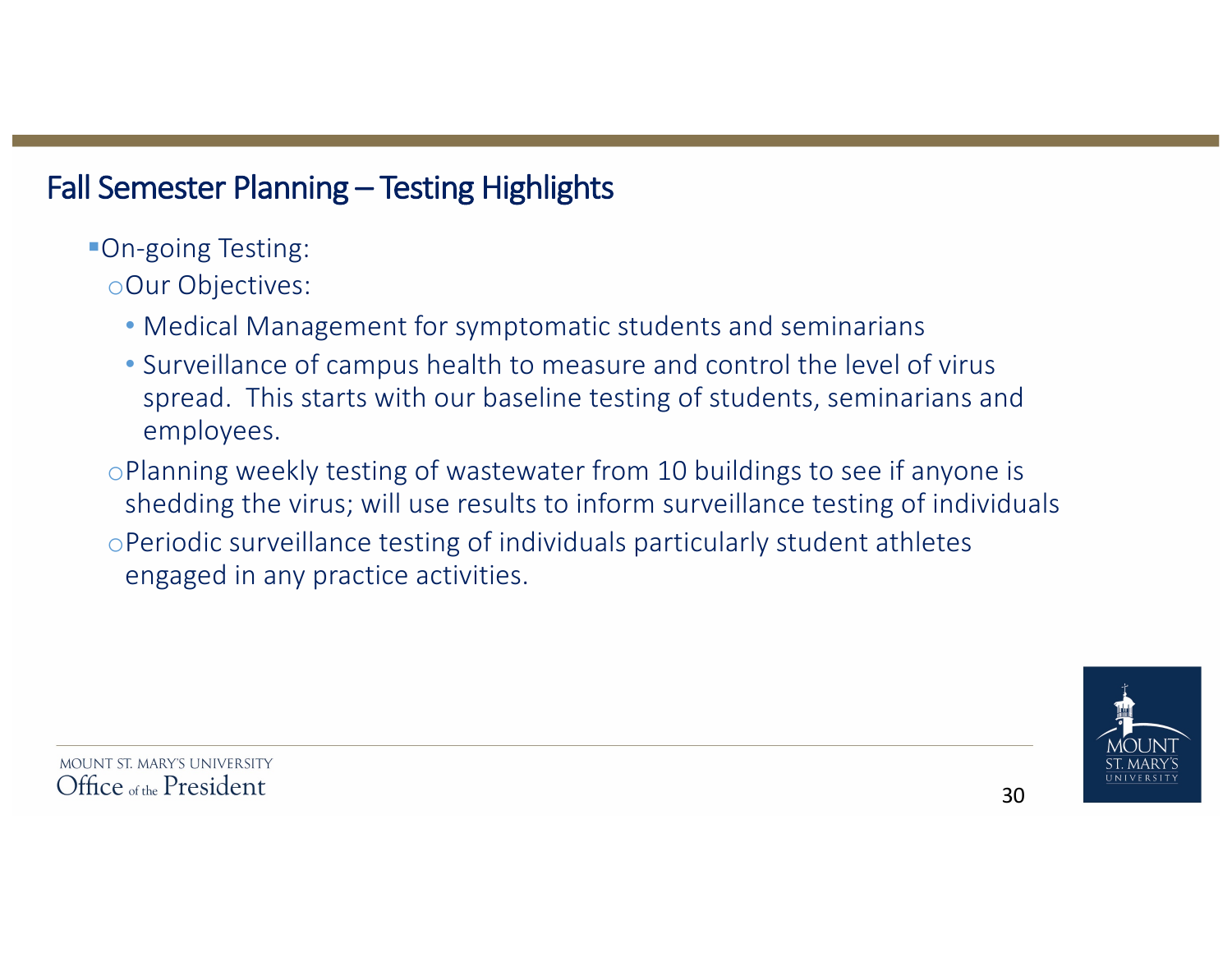# Fall Semester Planning – Contact Tracing and COVID Monitoring

■Contact Tracing (CT):

- o Employees have trained as internal CTs using an online training and certification course offered by Johns Hopkins.
- o All CTs have signed a Non-Disclosure/Confidentiality Agreement HR will manage the
	- team and ensure confidentiality requirements are followed.
- o Our CTs allow us to speed discovery of potential MSMU close contacts of people who test positive for the virus so they can quickly quarantine and monitor for symptoms.
- o Our efforts will complement County and State CT efforts.

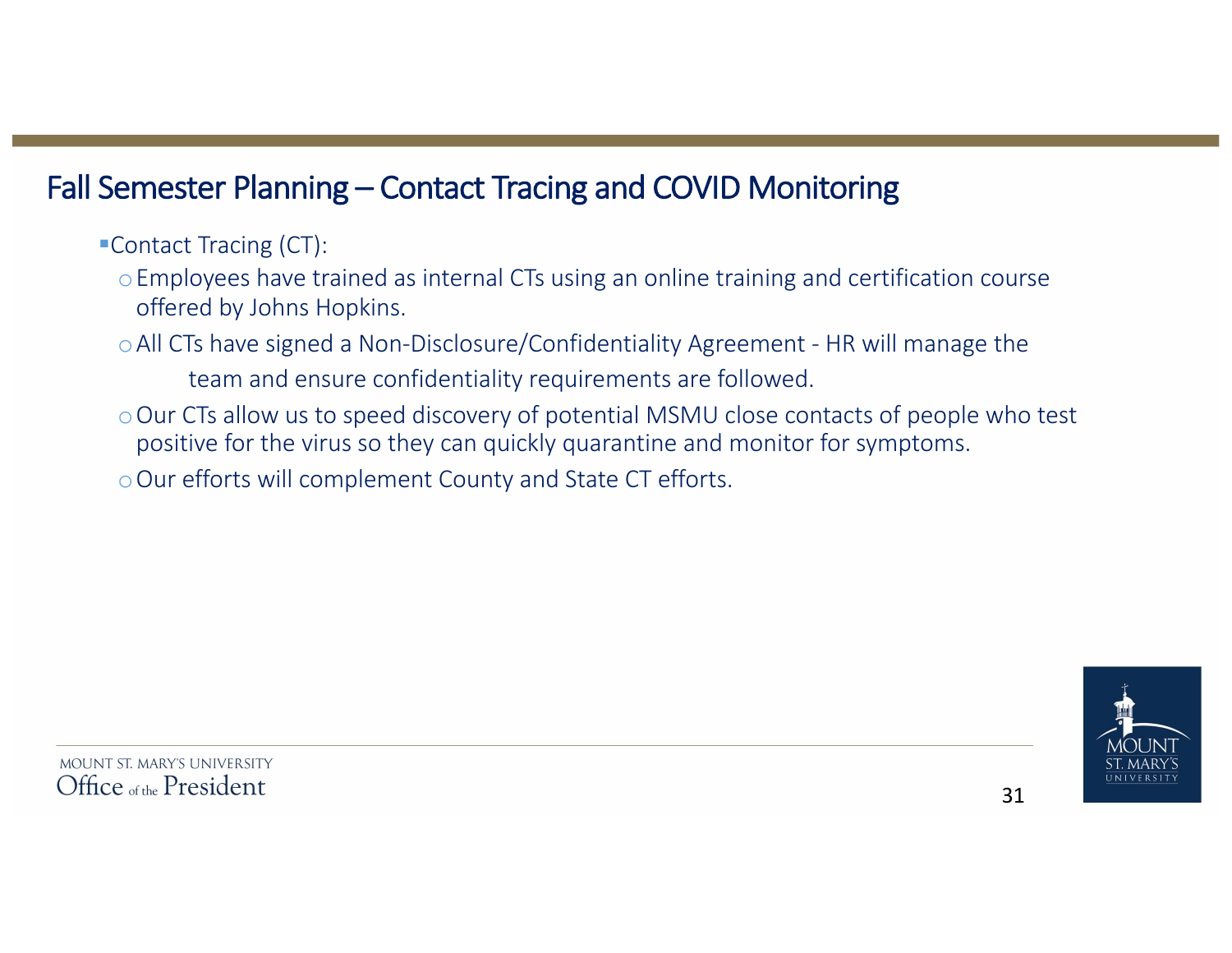# Fall Semester Planning – Contact Tracing and COVID Monitoring

■ COVID-19 Monitoring & Response Plan (released Tuesday through Mount Safe email):

- $\circ$  Defines key metrics we will track regarding the virus
- $\circ$  Describes four health alert levels (0 thru 3). We expect to open in Level 1 (0 is prepandemic)
- $\circ$  Provides indicators that would lead to increasing the health alert level, and additional risk reduction measures that may be implemented
- o Defines an Emergency Action Team to periodically evaluate the metrics and recommend changes to the health alert levels and risk reduction measures